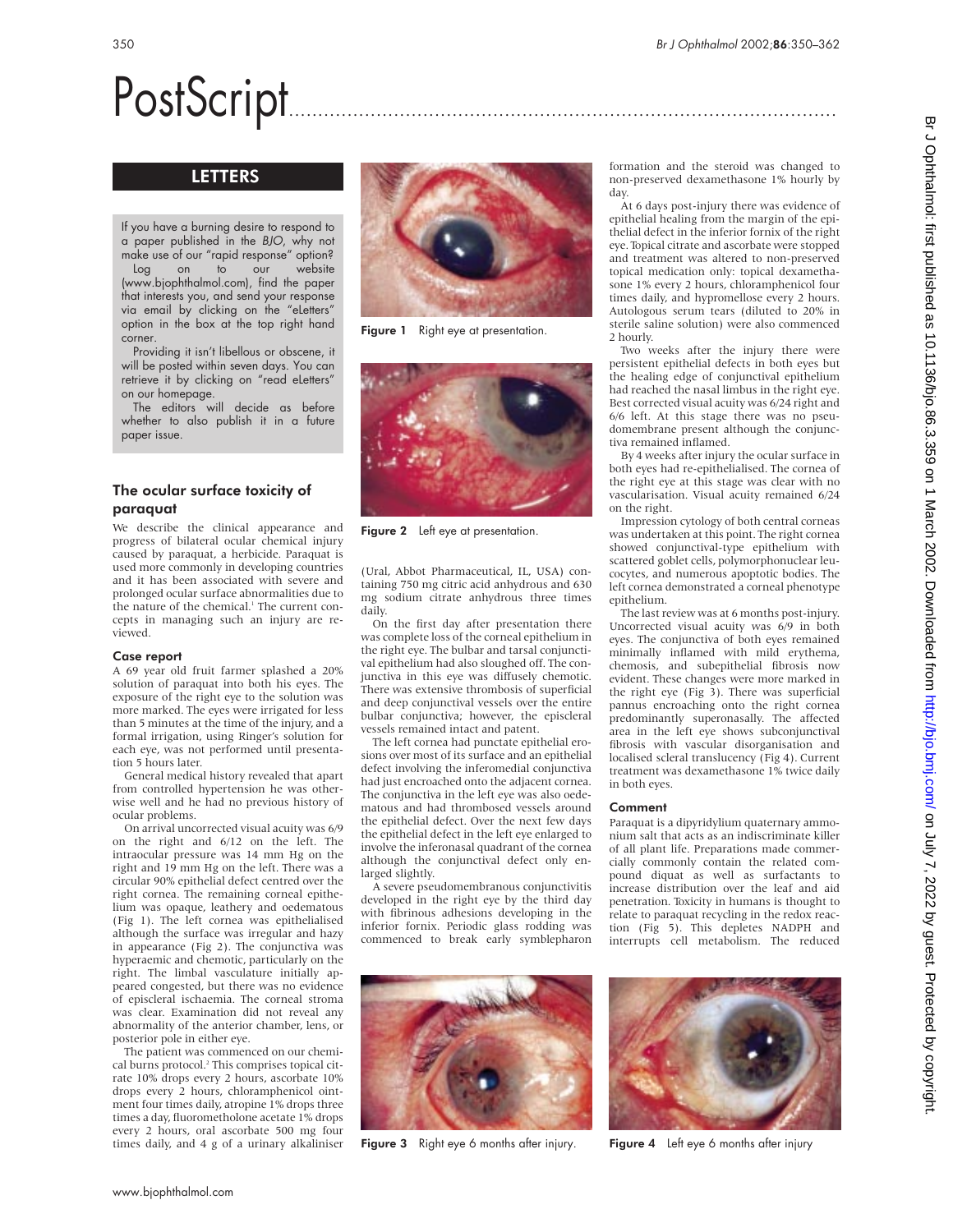

Figure 5 Redox cycling reaction with paraquat.

paraquat then reoxidises using oxygen to generate a superoxide radical.

The oxygen free radicals generated bind macromolecules and damage membrane lipids. Intracellular processes involving calcium are also affected. Paraquat may not be effectively cleared from the cell, resulting in persistent cell damage. Prolonged clinical effects lasting up to a year have been reported.

Documented cases of paraquat toxicity, although few, have noted a relatively mild initial appearance with a poor visual outcome in the long term. This has been the result of the development of a conjunctivalised corneal surface and chronic inflammation.<sup>1</sup>

Paraquat ingestion can result in early fatality due to multiorgan failure. In less severe cases acute renal and hepatic toxicity is common. Pulmonary fibrosis may result in death. Pulsed methylprednisolone and cyclophosphamide during the inflammatory stages may have a profound effect on reducing the mortality.4 It is unclear whether a similar regimen would circumvent the long term sequelae of ocular paraquat injury.

The patient in this case had significant exposure to a commercial preparation with minimal first aid measures being implemented at the time of injury. He developed a severe surface injury over the first 48 hours with marked epithelial loss over one eye. This implied there were few, if any, viable limbal stem cells remaining. A severe pseudomembranous conjunctivitis then developed.

Previous reports of this extensive type of surface injury show that eventually conjunctivalisation of the cornea with vascular pannus is to be expected. Severe injury may result in a disordered ocular surface with dryness, symblepharon, ankyloblepharon, forniceal shortening, entropion, and trichiasis.

Patients with total limbal stem cell loss invariably develop superficial pannus and conjunctivalisation of the cornea. Evidence that previously conjunctival phenotypic epithelium can transdifferentiate into corneal type epithelium is derived from animal experiments with a debrided cornea and limbus where corneal epithelium healed the resultant defect.<sup>5</sup> Viable limbal stem cells may thus have remained in the perilimbal crypts of Vogt. The right eye of this patient healed from conjunctival epithelium, confirmed by impression cytology, although most of the cornea remains clear without pannus. It has been reported that transdifferentiation is inhibited once neovascularisation occurs.<sup>5</sup> In the left eye, which only had a small zone of limbal stem cell loss if any, the epithelium over the cornea was confirmed as corneal phenotype on impression cytology and there was no vascularisation.

A suitable microenvironment for healing should be encouraged through the use of medical therapy. Topical corticosteroids in the first week after injury promote successful healing of epithelial defects by controlling inflammation. Adequate lubrication is also important. Autologous serum tears have been reported to relieve the symptoms of dry eye<sup>6</sup> and improve the ocular surface disease more successfully than conventional tear substitutes in dry eye states. These drops have also been instrumental in the healing of persistent epithelial defects.7 Essential components of the tear film present in serum tears include epidermal growth factor, vitamin A, and transforming growth factor β, which are important for the proliferation, differentiation, and maturation of the surface epithelium.7

We present a case of severe paraquat chemical injury to both eyes that had a good outcome from treatment. This case demonstrates a very good result from a usually devastating injury.

Preventing conjunctivalisation of the corneal surface after total loss of the limbal stem cell population remains a challenge. Therapeutic intervention may help restore a more functional surface visually. The use of intensive early antioxidant therapy followed by autologous serum tears and non-preserved ocular lubricants may have improved the outcome.

#### D McKeag

Corneal Unit, Royal Victorian Eye and Ear Hospital, Melbourne, Australia

## R Maini, H R Taylor

Centre for Eye Research Australia, Melbourne, Australia

Correspondence to: Dr D McKeag, Royal Victorian Eye and Ear Hospital, 32 Gisborne Street, East Melbourne 3002, Melbourne, Australia

Accepted for publication 23 July 2001

#### References

- 1 Vlahos K, Coggin M, Coster D. Paraquat causes chronic ocular toxicity. Aus NZ J Ophthalmol 1993;21:187-90.
- 2 **Brodovsky SC**, McCarty CA, Snibson GS, *et al.* Management of alkali burns. An 11-year retrospective review. Ophthalmology 2000;107:1829–35.
- 3 Joyce M. Ocular damage caused by paraquat. Br J Ophthalmol 1969;53:688-90.
- 4 Lin JL, Leu ML, Liu YC, et al. A prospective clinical trial of pulse therapy with glucocorticoid and cyclophosphamide in moderate to severe paraquat-poisoned patients. Am J Respir Crit Care Med  $1998;159:357-60.$
- 5 Tseng SCG, Hirst LW, Farazdaghi M, et al. Goblet cell density and vascularisation during<br>conjnunctival transdifferentiation. *Invest* Ophthalmol Vis Sci 1984;25:1168–76.
- Tsubota K, Goto E, Fujita H, et al. Treatment of dry eye by autologous serum application in Sjogren's syndrome. *Br J Ophthalmol*<br>1999;**83**:390–5.
- 7 Tsubota K, Goto E, Shimmura S, et al. Treatment of persistent corneal epithelial defects by autologous serum application. Ophthalmology 1999;106:1984–9.

# Henoch-Schonlein purpura with bilateral central retinal artery occlusion

Henoch-Schonlein (H-S) purpura is an acute leucocytoclastic vasculitis that primarily affects children and mainly involves skin, joints, gastrointestinal tract, and kidney.<sup>1</sup> Reported ophthalmic manifestations of Henoch-Schonlein purpura include episcleritis, scleritis, keratitis, anterior uveitis, and central retinal vein occlusion.2–4 However, central retinal artery occlusion, to the best of our knowledge, have not been reported. We report on a girl with H-S purpura complicated with bilateral central retinal artery occlusion.

#### Case report

A 6 year old girl visited our paediatric department with the chief complaint of multiple erythematous rashes over the lower extremities and buttock for 2 weeks. Under a presumptive diagnosis of H-S purpura, oral prednisolone was prescribed. Nevertheless, arthralgia, haematuria, and moderate hypertension developed 3 weeks later. The histopathological findings of renal biopsy were compatible with H-S purpura nephritis. Unfortunately, acute renal failure occurred despite aggressive systemic treatment and haemodialysis was started.

Two days before haemodialysis, the patient noticed sudden visual loss. Visual acuity was hand movement in both eyes. Anterior segment and intraocular pressure were normal. Fundus examination revealed a cherry red spot with severe retinal oedema at the macular and peripapillary area in both eyes. Disc oedema and venous engorgement were also noted in both eyes (Figs 1 and 2). The retinal manifestations were compatible with bilateral central retinal artery occlusion. Fundus fluorescein angiography was not performed because of her poor general condition.

Three days after haemodialysis, her systemic condition deteriorated with drowsiness that was proved to be cerebral vasculitis by brain computed tomography.



**Figure 1** Fundus photograph of the right eye demonstrating cherry red spot with severe retinal oedema at macular and peripapillary area, disc oedema, and venous engorgement.



Figure 2 Fundus photograph of the left eye demonstrating cherry red spot with severe retinal oedema at macular and peripapillary area, disc oedema, and venous engorgement.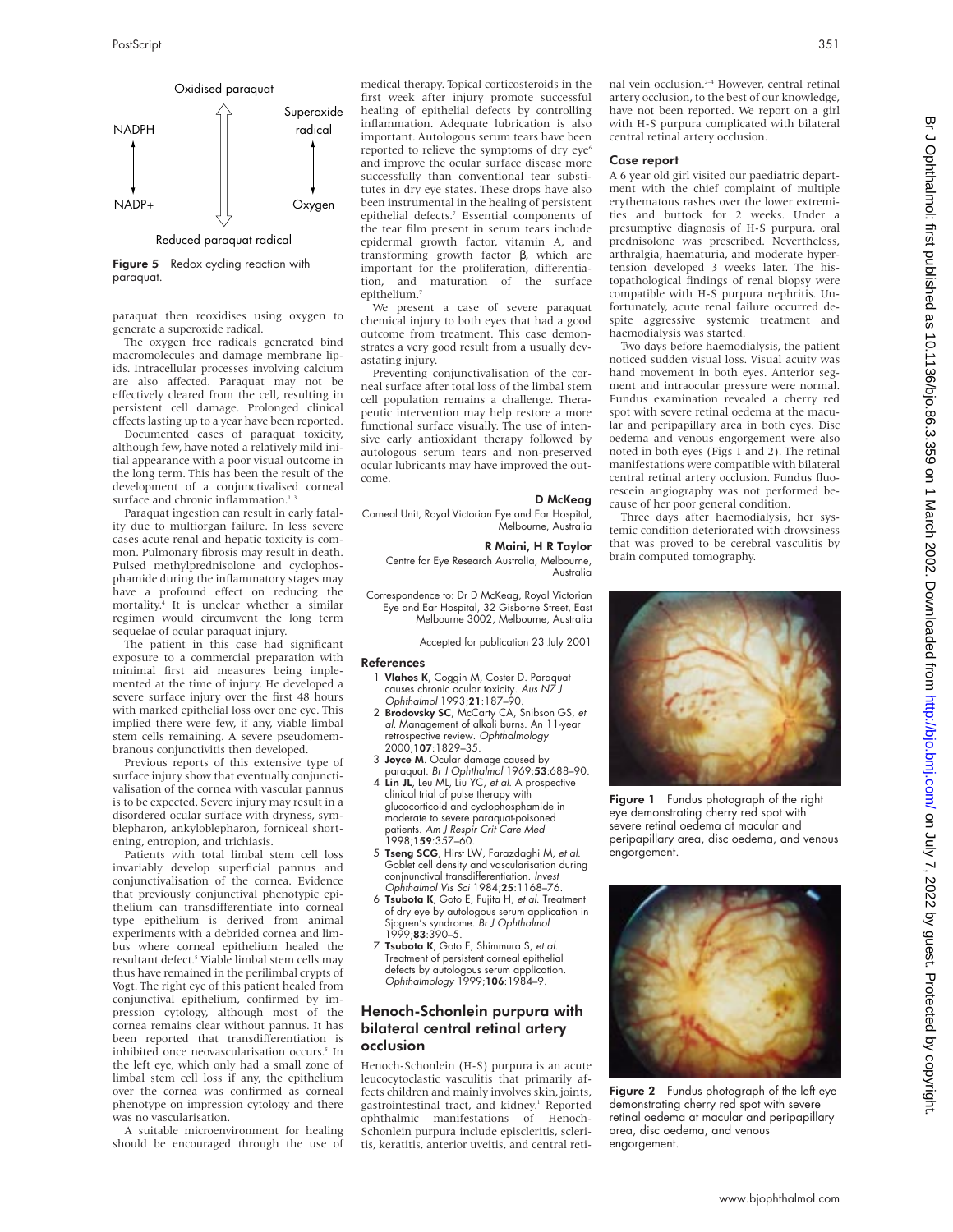One month later, her visual acuity was counting finger in both eyes. Fundus examination revealed a pale disc, arterial sheathing, and drusen-like RPE change at foveal area in both eyes. Six months later, her best correction visual acuity was 6/30 in the right eye, and 6/60 in the left.

## Comment

The dominant clinical manifestations of H-S purpura are cutaneous purpura (100%), abdominal pain (63%), gastrointestinal bleeding (33%), and nephritis  $(40\%)$ .<sup>2</sup> In general, H-S purpura is an acute, self limiting illness though one third of patients will have one or more recurrences of symptoms. H-S purpura was the cause of renal failure in 2% and 5% of groups of children undergoing haemodialysis in California and France, respectively.<sup>5</sup> Although the aetiology of H-S purpura remains unknown, it is clear that IgA has a critical role in the immunopathogenesis. The clinical features of H-S purpura are a consequence of widespread leucocytoclastic vasculitis due to IgA deposition in vessel walls.<sup>6</sup> Treatment is limited to symptomatic and supportive care. Corticosteroids are often used depending on the severity of the disease.

According to the previous reports, the ocular manifestations of H-S purpura are rare, including episcleritis, scleritis, keratitis, anterior uveitis, and central retinal vein occlusion.2–4 In this case, H-S purpura vasculitis may have an important role in the pathogenesis of bilateral central retinal artery occlusion. To our knowledge this might be the first case of H-S purpura complicated with bilateral central retinal artery occlusion in the literature.

## T-T Wu, S-J Sheu, L-C Chou

Department of Ophthalmology, Kaohsiung Veterans General Hospital, Kaohsiung, Taiwan

T-T Wu, S-J Sheu

School of Medicine, National Ying-Min University, Taipei, Taiwan

## S-J Sheu

Chung-Hwa Institute of Technology, Tainan, Taiwan

Correspondence to: Tsung-Tien Wu, MD, Department of Ophthalmology, Kaohsiung Veterans General Hospital, 386 Ta-chung 1st Road, Kaohsiung, Taiwan 813; ttwu@isca.vghks.gov.tw

Accepted for publication 23 July 2001

#### References

- 1 Saulsbury FT. Henoch-Schonlein purpura. Pediatric Dermatol 1984;1:195–201.
- 2 Saulsbury FT. Henoch-Schonlein purpura in children. Report of 100 patients and review of<br>the literature. *Medicine* 1999;**78**:395–409.
- 3 Yamabe H, Ozawa K, Fukushi K. IgA nephropathy and Henoch-Schonlein purpura nephritis with anterior uveitis. Nephron 1988;50:368–70.
- 4 Barton CH, Vaziri ND. Central retinal vein occlusion associated with hemodialysis. Am J Med Sci 1979;277:39–47.
- 5 Farley TA, Gillespie S, Rasoulpour M. Epidemiology of a cluster of Henoch-Schonlein purpura. Am J Dis Child 1989;143:798–803.
- 6 Allen AC, Willis FR, Beattie TJ. Abnormal IgA glycosylation in Henoch-Schonlein purpura restricted to patients with clinical nephritis. Nephrol Dial Transplant 1998;13:903–4.

# Primary iris pigment epithelial hyperplasia and glaucoma

Primary iris pigment epithelial hyperplasia (PIPH) is a rare condition characterised by the presence of iris pigment epithelium on the anterior surface of the iris stroma. There are

few reports that are available in the literature $1-11$  and they generally refer to it as congenital ectropion uveae (CEU). CEU, however, is a misnomer, since the iris pigment layer is known to be separate from the uvea. Yet, the term CEU persists in clinical use.

Primary iris pigment epithelial hyperplasia is a congenital non-progressive condition that is easily differentiated from acquired progressive ectropion uveae, the latter resulting from tractional eversion of posterior pigment layer and sphincter muscle, secondary to glaucoma and/or uveitis.<br>The most

common association is neurofibromatosis $8912$  though other ocular<sup>7</sup><sup>10</sup> and systemic associations<sup>8</sup> have been de-<br>scribed, including a chromosomal a chromosomal abnormality.<sup>6</sup>

This report describes two cases of primary iris pigment epithelial hyperplasia with glaucoma and reviews the available literature on this rare abnormality. In one case the presentation of glaucoma was in adolescence and in infancy in the other. Associated ocular features are described. In these two patients there were no systemic features of diagnostic significance.

## Case 1

A 15 year boy presented with occasional watering in the left eye for 4 years. There was no history of any visual disturbance.

On examination his left eye was apparently proptosed and Hertel exophthalmometry readings were 19 mm in the left eye and 13 mm in the right with bar reading of 105. He had a ptosis of 2 mm (Fig 1, top right) with good levator function. The appearance of the left upper lid was suggestive of plexiform neurofibroma but no mass was palpable. The patient's vision was 20/20 right eye (emmetropic) and 20/25 left eye (cylinder of −1.50 D at 110°, keratometry left eye −42.00 × 15°, 45.5  $\times$  105 $^{\circ}$ ).

The left eye had extensive hyperplasia of the iris pigment epithelium which overlay the stroma of the iris in an irregular manner but did not reach the angle (Fig 1, top left). The normal iris architecture was lost, but no nodules were seen. There was pigment on the anterior surface of the lens but the iris did not transilluminate. There was anisocoria of 1.5 mm, the left pupil being larger but round, regular and reacting to light. Indirect gonioscopy (Fig 1, bottom left) demonstrated an open angle with iridotrabeculodysgenesis in the form of an anterior insertion of the iris into the trabecular meshwork with excessive pigment deposition and a prominent Schwalbe's line, this being very marked in some areas. The right eye had a fully open angle with all structures clearly seen. Intraocular pressure (IOP) on the first examination was 52 mm Hg in the left eye and 12 mm Hg in the right. On fundus examination there was an oblique insertion of the disc, with inferonasal crescent and an oval oblique cup involving  $0.8:1 \times 0.6:1$  part of the disc (Fig 1, bottom right). A B-scan ultrasound of orbit did not reveal any abnormality and the A-scan biometry confirmed that the apparent proptosis of the left eye was due to a longer axial length (24.36 mm compared with 22.60 mm



in the right eye). There were two cafe au lait spots on the trunk but there was no other systemic abnormality. None of the family members had similar ocular findings or any evidence of neurofibromatosis. The IOP responded poorly to topical medication and a trabeculectomy was performed which controlled the IOP. Case 2 A 51⁄2 year old girl presented with gradual enlargement of the right eye since the age of 6 months. There was a history of mild photophobia but none of lacrimation or deterioration of vision. On examination the patient's Snellen acuity was 20/240 in the right eye (-1.5D sph, -4.0D

www.bjophthalmol.com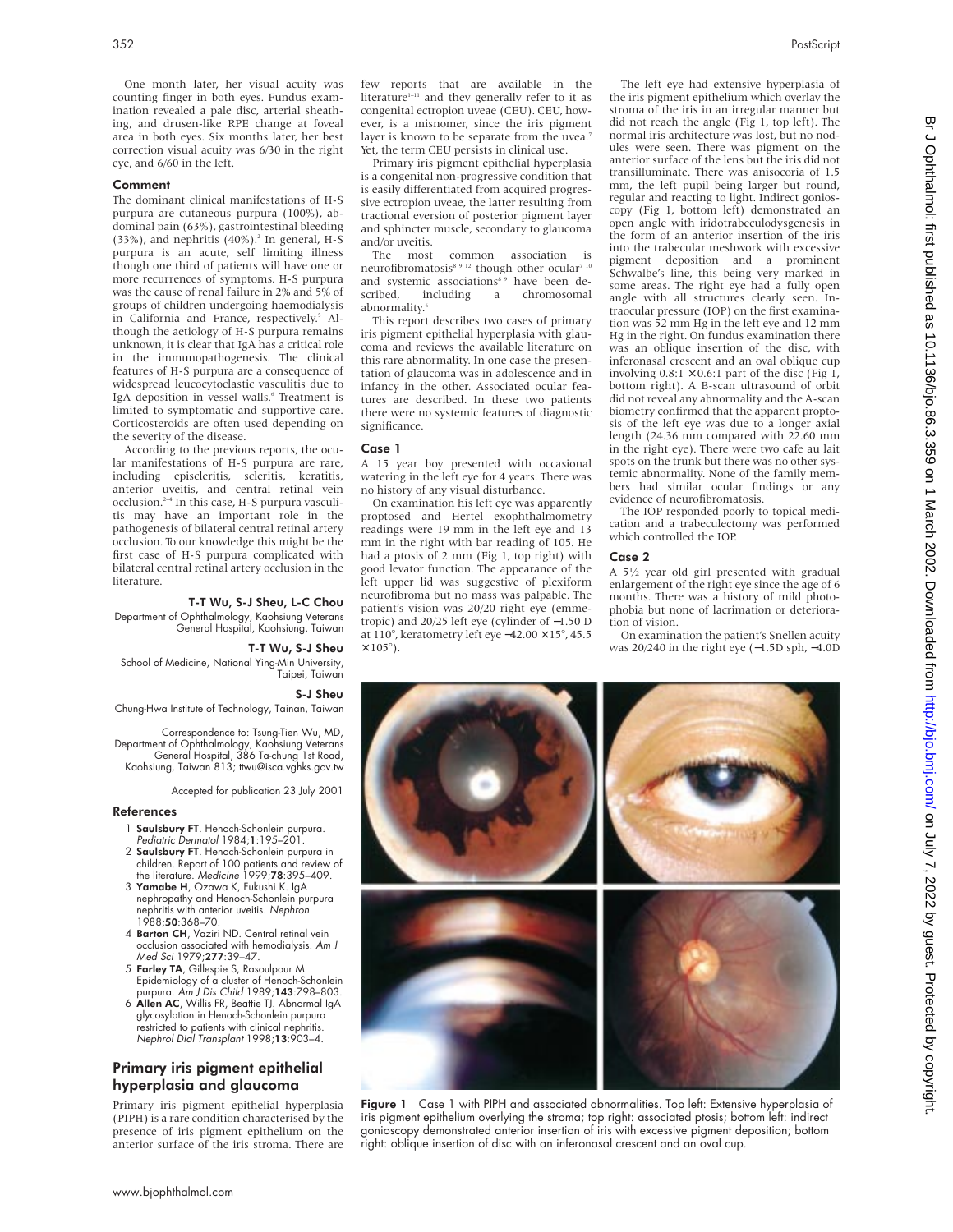cyl × 90°) and 20/20 in the left eye (−0.25D cyl  $\times$  90 $^{\circ}$ ). The right eye was buphthalmic with a corneal diameter of  $13.0 \times 14.0$  mm (10.5  $\times$ 11.5 mm, left eye). The right eye had extensive hyperplasia of the iris pigment epithelium overlying the stroma of the iris in an irregular manner, but this did not reach the angle. The normal architecture of the iris was lost but there were no iris nodules. The angle was examined with a direct gonioscope and the findings were similar to that of case 1. The right pupil was 6 mm in diameter and did not react to light and was less responsive to miotics and mydriatics.

Intraocular pressure was 27 mm Hg in the right eye (on oral acetazolamide and topical timolol and propine) and 14 mm Hg in the left eye. Fundus examination of the right eye revealed a 0.9:1 cupping of the optic disc with a significant pallor of the neuroretinal rim and bayonetting of the vessels. A-scan biometry demonstrated an axial length of 26.0 mm in the right eye and 22.07 mm in the left.

No systemic abnormality was detected. No sibling, parent, or near relative was similarly affected.

A combined trabeculotomy and trabeculectomy without any pharmacological modulation was performed on the right eye and a diffuse bleb and a well formed anterior chamber was seen on fourth postoperative day but intraocular pressure was unrecordably low. The patient's vision at 4 weeks postoperatively was 20/200.

## Comment

In the normal iris the pigment epithelium forms a double layer that includes itself into the pupillary margins as the pigmented ruff. A congenital exaggeration of this process occurs where the pigmented layer advances over the anterior surface of the iris to a varying degree.10 The extent to which the pupillary circumference is involved in PIPH is variable,9 11 but characteristically ends short of the angle.9 The pupil may be normal in size in some cases and larger than its counterpart in others.7 It may be round and reactive to light but may be oval<sup>9</sup> and less reactive to light.<sup>7</sup> The iris stroma is generally hypoplastic to a variable degree,<sup>9</sup> with a smooth anterior surface with absence of circular concentric furrows and radial folds.<sup>7</sup> The condition is usually unilateral<sup>579-11</sup> but a bilateral case has been reported.<sup>8</sup>

Both the cases in this report had extensive PIPH, loss of normal iris architecture, and pupillary abnormalities.

The aetiology of the condition remains unknown but is probably due to imbalance of growth between the ectoderm and the mesoderm, usually a hyperplasia of the former.<sup>11</sup> It may represent a clinical manifestation of a pathological process related to abnormal neural crest cell migration.<sup>7</sup>

Histological studies have shown that the eversion is the result of hyperplasia of the pigment epithelial layer.<sup>7</sup> There is no evidence that the condition is hereditary in uncomplicated cases, however, those which are associated with conditions such as Rieger's dysgenesis may be transmitted in the same way as the major deformity.<sup>1</sup>

A variety of systemic disorders have been reported in association with PIPH. Neurofibromatosis is the disorder most commonly associated with PIPH.<sup>8 9 12</sup> In one report<sup>9</sup> three out of eight were associated with neurofibromatosis. In addition, Ritch *et al*<sup>9</sup> reported neurofibromatosis, a case of associated diabetes mellitus and left facial hemiatrophy, and one each of Prader-Willi syndrome and right facial hemiatrophy. Hetzbert<sup>8</sup> reported a case with associated asthma and a dental anomaly.

Not all cases have systemic associations. None of the nine patients reported by Dowling *et al*<sup>7</sup> had any systemic associations. None of the two cases in this report had any identifiable systemic association.

Besides the iris and pupillary abnormalities discussed above, PIPH is frequently associated with significant ocular abnormalities. Ipsilateral mild ptosis with good levator function was presented in six of nine cases reported by Dowling *et al*<sup>7</sup> and in one case each by Ritch *et al*<sup>9</sup> and Herzberg.8 The eye may be slightly proptotic in some cases.<sup>9</sup> The appearance of the upper lid may suggest plexiform neuroma even though no mass may be palpable.<sup>9</sup> All these features were present in the first case in this report.

Angle anomalies appear to be universal in most of the cases demonstrating anterior insertion of the iris,7 9 a prominent Schwalbe's line, prominent iris processes and/or increased pigment,<sup>9</sup> and a similar iridotrabeculodysgenesis was present in both the cases in this present report.

Glaucoma was present in most of the cases reported. Ritch *et al*<sup>9</sup> found glaucoma in seven out of eight cases of PIPH, Dowling *et al*<sup>7</sup> in eight of nine cases, and it was also noted and in other reported cases of PIPH.2 3 5 6 8 10 12 It is usually of onset in childhood or early adolescence as was seen in cases in this report but cases with late onset also has been reported.<sup>17 10</sup> The intraocular pressure shows an initial decrease when the medication is instituted but rises again quickly and filtering surgery was required in most cases.

Surgical intervention was necessary in both the cases in this report.

The features of PIPH detailed in this report are in concordance with those previously published. There may be other associated ocular abnormalities, ptosis being the commonest. Neurofibromatosis is the most frequently associated systemic disorder.

Glaucoma may develop at any stage, therefore these cases should be recognised early by healthcare professionals and followed for development of glaucoma.

#### A Bansal, J Luck

Department of Ophthalmology, Royal United Hospital, Bath BA1 3NG, UK

Correspondence to: Atul Bansal; bansalatul@yahoo.com Accepted for publication 6 August 2001

#### References

- 1 **Mandal AK**. Late-onset unilateral primary developmental glaucoma associated with iridotrabecular dysgenesis, congenital ectropion uveae and thickened corneal nerves: a new neural crest syndrome? Ophthalmic Surg Lasers 1999;**30**:567–70.
- 2 Dietlein TS, Jacobi PC, Krieglstein GK. Primary congenital ectropion uveae associated with vitreoretinal degeneration. Ophthalmologica 1998;**212**:63-5.
- 3 Candaele C, Lefbvre A, Meire F, et al. Congenital ectropion uveae with glaucoma. Bull Soc Belge Ophtalmol 1993;249:131–7. 4 Futterweit W, Ritch R, Teekhasaenee C, et al.
- Coexistence of Prader-Willi syndrome, congenital ectropion uveae with glaucoma, and factor XI deficiency. JAMA 1986;255:3280–2.
- 5 Levin H, Ritch R, Barathur R, et al. Aniridia, congenital glaucoma, and hydrocephalus in a male infant with ring chromosome 6. Am J Med Genet 1986;25:281-7
- 6 Bechetoille A, Ebran JM, Bigorgne. Congenital ectropion of the iris epithelium and glaucoma. J Fr Ophtalmol 1985;8:529-34.
- 7 Dowling JL Jr, Albert DM, Nelson LB, et al. Primary glaucoma associated with iridotrabecular dysgenesis and ectropion
- uveae. Ophthalmology 1985;92:912–21. 8 Hertzberg R. Congenital ectropion uveae and glaucoma. *Aust NZ J Ophthalmol*<br>1985;**13**:45–8.
- 9 Ritch R, Forbes M, Hetherington J Jr, et al. Congenital ectropion uveae with glaucoma. Ophthalmology 1984;91:326–31.
- 10 Quigley HA, Stanish FS. Unilateral congenital iris pigment epithelial hyperplasia associated with late-onset glaucoma. Am J Ophthalmol 1978;86:182–4.
- 11 Duke-Elder S. Normal and abnormal development. Congenital deformities. In: System of ophthalmology. Vol 3, Pt 2. St Louis: CV Mosby, 1964:599–600.
- 12 Wolter JR, Butler RG. Pigment spots of the iris and ectropion uveae with glaucoma in neurofibromatosis. Am J Ophthalmol 1963;56:964–73.

# Unilateral vitreous haemorrhage secondary to caudal epidural injection: a variant of Terson's syndrome

Terson's syndrome is characterised by vitreous haemorrhage accompanying subarachnoid or any other form of intracranial haemorrhage. Although Litten reported vitreous haemorrhage in association with subarachnoid haemorrhage in 1881, it was Terson who described the syndrome in 1900. Haemorrhage in Terson's syndrome may be contained between the internal limiting membrane and retina or extend into the vitreous cavity. Other findings include multiple preretinal, intraretinal, subretinal haemorrhages, as well as macular rings<sup>1</sup> and epiretinal membranes.<sup>2</sup>

#### Case report

A 47 year old man with chronic back pain due to epidural adhesions (confirmed in magnetic resonance imaging (MRI)) was referred to the anaesthetic department for caudal epidural injection of steroids and saline to break up the epidural adhesions for pain relief. He received the injection through the sacral hiatus between the spinal dura and spinal canal in the caudal epidural space under general anaesthesia. Following recovery from general anaesthesia, he stated that he had lost the sight in his left eye. Ophthalmic examination at that time confirmed vision of 6/6 right eye and 6/60 left eye with no afferent pupillary defect, normal anterior segments, and the presence of a dense left vitreous haemorrhage with a normal right eye. There were no other predisposing factors for vitreous haemorrhage. Post-epidural MRI scan of brain and spinal cord was performed. There was no intracranial haemorrhage but the epidural adhesions were still noted to be present. The patient's vision gradually improved to 6/12 over a 3 year period but because of residual severe symptomatic floaters he underwent left pars plana vitrectomy, which allowed his vision to improve to 6/6 unaided.

## Comment

Terson<sup>3</sup> proposed that intraocular haemorrhage occurred secondary to intracranial hypertension, which resulted in elevated peripapillary capillary pressure. The most commonly cited mechanism is that elevated intracranial pressure<sup>4</sup> resulting from subarachnoid haemorrhage is transmitted within the optic nerve sheath and obstructs intraocular venous drainage causing distension and rupture of peripapillary and retinal capillaries resulting in significant haemorrhage in the subhyaloid space or vitreous cavity.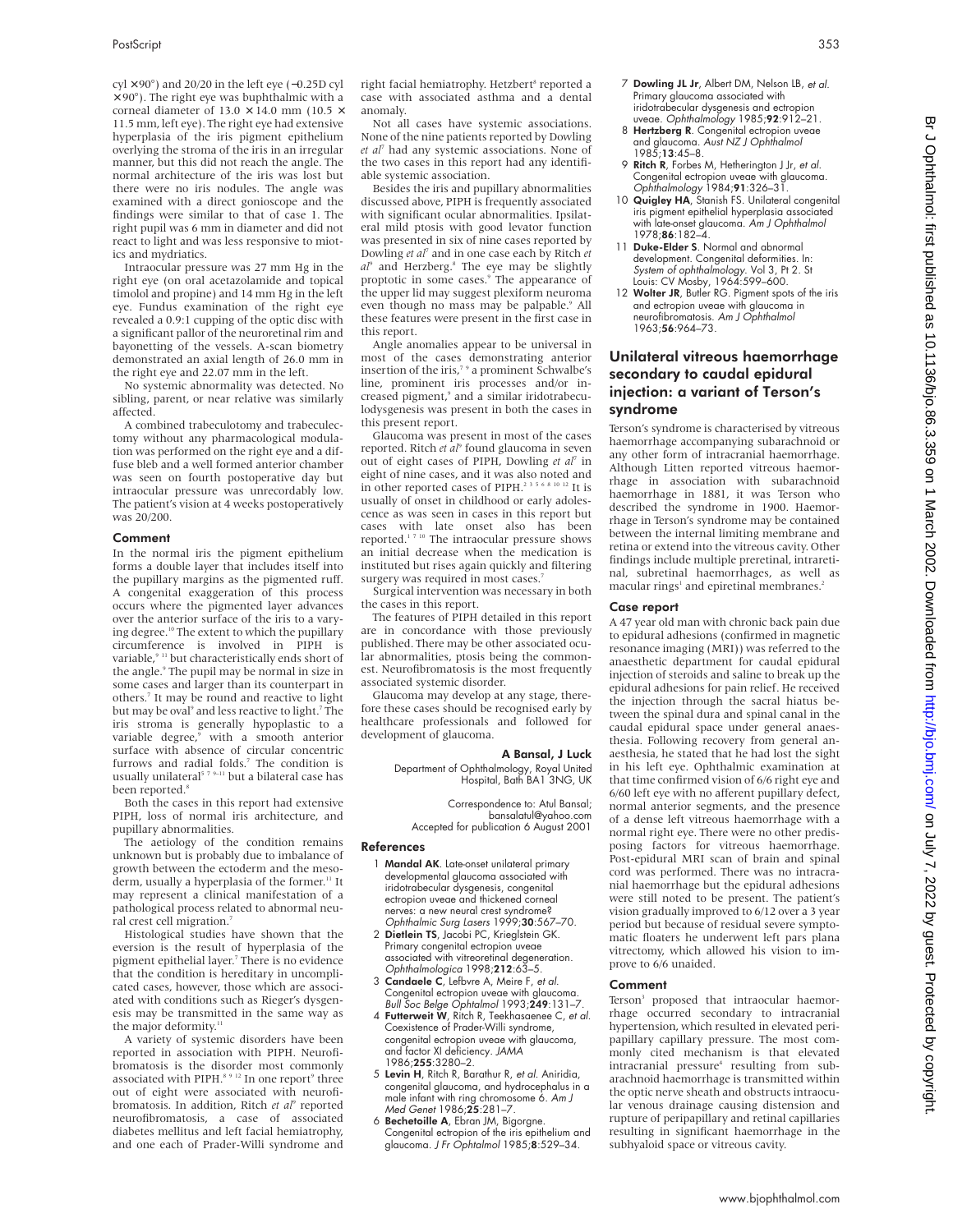

Eye Clinic, University College Hospital, Galway, Ireland

> Correspondence to: Dr Gibran; syedgibran@yahoo.com Accepted for publication 15 August 2001

# References

- 1 Sadeh AD, Lazar M, Loewenstein A. Macular ring in a patient with Terson's syndrome. Acta Ophthalmol Scand 1999;77:599–600.
- 2 Weingeist TA, Goldman EL, Folk IC, et al: Terson's syndrome: clinicopathologic correlations. Ophthalmology 1986;93:1435
- 3 Terson A. De L'hemorrhagie dans le corps vitre au corps de l'hemorrhagie cerebrale. Clin Ophthalmol 1900;6:309. 4 Medele RJ, Stummer W, Mueller A, et al.
- Terson's syndrome in subarachnoid hemorrhage and severe brain injury accompanied by acutely raised intracranial pressure. J Neurosurg 1998;88:851–4.
- 5 Augsten R, Konigsdorffer E, Strobel J. Surgical approach in Terson syndrome: vitreous and retinal findings. Eur J Ophthalmol 2000;10:293–6.
- 6 Schultz PN, Sobol WM, Weingeist TAL. Long-term visual outcome in Terson's<br>syndrome. *Ophthalmology* 1991;**98**:1814.

# Severe macular pucker after retinal detachment surgery in an infant

The appearance and clinical course of rhegmatogenous retinal detachments in children are more complicated than those of adults, because the retinal detachments are generally associated with trauma or congenital anomalies.<sup>12</sup> In an infant, especially, an unexpected course may develop; however, the incidence of these detachments is so low that treatment and complications have scarcely been described in the literature. We report an infant who developed severe macular pucker after retinal detachment surgery.

#### Case report

A 2 week old male infant was referred with a diagnosis of bilateral congenital cataracts. The pregnancy and delivery had been uncomplicated. His mother also had had congenital cataracts. Both eyes of the infant had dense zonular cataracts. The patient had no associated ocular problems on slit lamp biomicroscopy or gonioscopy and no abnormalities on physical examination. He underwent bilateral lensectomy and anterior vitrectomy by limbal approach at 3 weeks of age; both fundi were unremarkable. Although his right eye underwent sufficient anterior vitrectomy, retropupillary membrane developed on the residual

vitreous surface and the pupil closed 3 months postoperatively. During the second surgery, pupilloplasty was performed and we found a tear in the ciliary epithelium of the pars plana resulting from traction of the retropupillary membrane tissue, and also discovered a localised detachment of the retina and ciliary epithelium (Fig 1A). We performed cryopexy with encircling scleral buckle, vitrectomy, and fluid-air exchange, and the retina was reattached. One month later, macular pucker rapidly developed and enfolded the entire posterior retina (Fig 1B). The original tear was completely sealed, and signs of the recurrent rhegmatogenous retinal detachment with proliferative vitreoretinopathy, including vitreous haze and wrinkling of retina in the other location, were not identified. After additional vitrectomy to remove residual cortex and to perform membrane peeling, the retina was finally reattached with a residue of degeneration near the fovea (Fig 1C).

Haematoxylin and eosin and Azan stains and transmission electron microscopy of the surgically removed membrane showed pigmented cells, fibroblast-like cells, vessels, and collagen fibres (Fig 2A). The membrane was immunostained with antibodies for cytokeratin and α-smooth muscle actin (Fig 2B, C), while there was slight immunoreactivity for vimentin and no immunoreactivity for glial fibrillary acidic protein or desmin. The membrane also contained vessels, which was confirmed by positive immunoreactivity for Von Willebrand factor (Fig 2D).

#### Comment

Macular pucker in this infant is significantly different from that in adults. The severe posterior retinal folds may be formed by strong contraction of the epiretinal membrane, a firm vitreoretinal juncture, and an extensible retina. A previous histopathological report on recurrent proliferation after vitrectomy in two children with tractional retinal detachments showed that retinal glial cells were the main reactive cells.<sup>3</sup> However, in our case, the major component of the pucker was retinal pigment epithelium (RPE) cells, the same as in adults with rhegmatogenous<br>retinal detachment.<sup>45</sup> Cytoplasmic actin Cytoplasmic actin within the membrane, rather residual vitreous cortex on the retinal surface, may be involved in forming strong contractile elements, which also may underlie idiopathic cases in children.<sup>6</sup> Vessels in the pucker may have originated from the adherent retina, because no residual hyaloid vessels were identified during surgery.

Because excessive cryopexy tends to disperse and activate RPE cells, minimal cryopexy is recommended; laser may be preferable



Dura-arachnoid Epidural Suba arachnoid<br>space Filum terminals Sacral hiatus

Figure 1 Site of injection is shown by blue arrow, compartments formed by the adhesions shown by red markings.

In our patient during the caudal epidural injection the fluid wave of injection did not spread uniformly in the epidural space and break the adhesions but, instead, got trapped in tiny compartments formed by the adhesions and caused lateral pressure on the spinal cord, thus increasing subarachnoid space pressure, resulting in vitreous haemorrhage in the left eye (Fig 1).

Therefore, we feel the cases with pathogenesis of intraocular haemorrhage, secondary to a sudden rise of intracranial pressure, should be considered as the variant of Terson's syndrome.

The clinical course of Terson's syndrome is typically one of gradual resolution of the vitreous haemorrhage and return of normal vision. Haemorrhages that do not resolve may require vitrectomy, but several studies have proposed that early vitrectomy also may improve visual outcome.<sup>5</sup>

Indications for early pars plana vitrectomy6 include vitreous haemorrhage in infants (prevent amblyopia) and in adults with bilateral vitreous haemorrhage. Indications for conservative management include rapidly clearing vitreous haemorrhage, mild haemorrhage, unilateral cases with normal vision in the fellow eye, and pre-existing ocular damage precluding a favourable visual outcome.

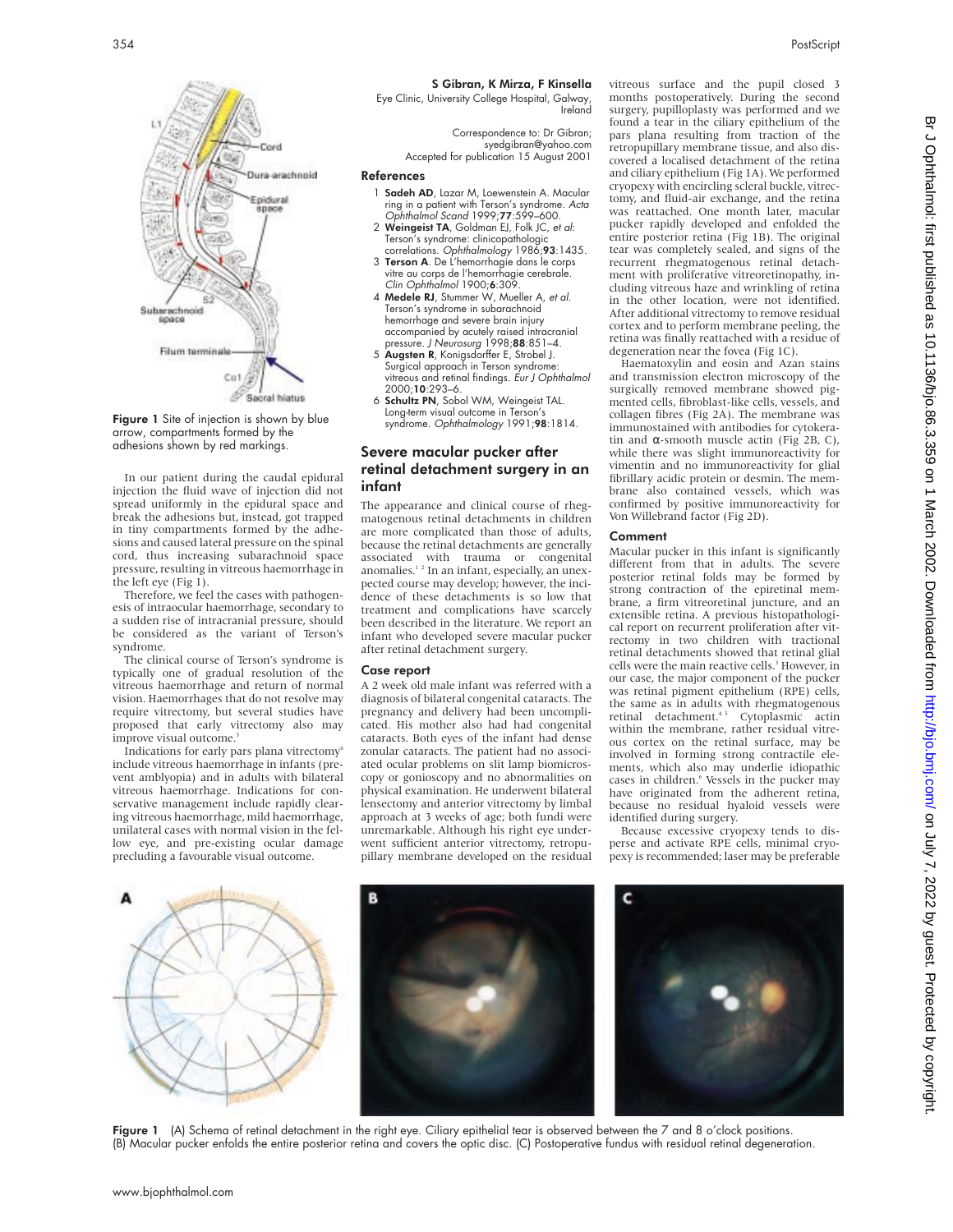

Figure 2 (A) Light micrograph shows pigmented cells, fibroblast-like cells, and collagen (Azan, original magnification  $\times$ 100). Positive immunostaining for cytokeratin (B) and α-smooth muscle actin (C) is seen prominently in the membrane. (D) Positive staining for Von Willebrand factor shows the vessels (peroxidase-antiperoxidase, original magnification  $\times$ 100).

to treat rhegmatogenous retinal detachment in infants. Enzyme assisted vitrectomy to separate the firm vitreoretinal juncture may prevent the development of subsequent macular pucker. Frequent examinations and careful management are required even after successful reattachment surgery.

## S Nishina, N Azuma

Department of Ophthalmology, National Children's Hospital, Tokyo, Japan

Correspondence to: Noriyuki Azuma, MD, Department of Ophthalmology, National Children's Hospital, 3-35-31 Taishido, Setagaya-ku, Tokyo, 154–8509, Japan; nazuma@nch.go.jp Accepted for publication 16 August 2001

## References

- 1 Winslow RL, Tasman W. Juvenile
- rhegmatogenous retinal detachment.<br>Op*hthalmology* 1978;**85**:607–18.<br>2 **Lemrini F**, Dafrallah L, Kabbaj A. Retinal detachment surgery in children. J Fr Ophtalmol 1993;16:159–64.
- 3 De Juan E Jr, Lambert HM, Machemer R. Recurrent proliferations in macular pucker, diabetic retinopathy, and retrolental fibroplasialike disease after vitrectomy. Graefes Arch Clin Exp Ophthalmol 1985;223:174–83.
- 4 Clarkson JG, Green WR, Massof D. A histopathologic review of 168 cases of preretinal membrane. Am J Ophthalmol 1977;**84**:1-17.
- 5 Kampik A, Kenyon KR, Michels RG, et al. Epiretinal and vitreous membranes. Comparative study of 56 cases. Arch Ophthalmol 1981;99:1445–54.
- 6 Smiddy WE, Michels RG, Gilbert HD, et al. Clinicopathologic study of idiopathic macular pucker in children and young adults. Retina 1992;12:232–6.

# Microbial keratitis associated with extended wear of silicone hydrogel contact lenses

Traditional hydrogel soft contact lenses (SCL) have limited oxygen permeability.<sup>12</sup> Recently introduced silicone hydrogel SCL have much higher oxygen transmissibility  $(Dk/t O<sub>2</sub>)$ , allowing near normal oxygen supply to the cornea during extended lid closure, and are hoped by some to address most of the problems related to corneal hypoxia encountered with previous extended wear soft contact lenses.<sup>13</sup> They have therefore been approved for up to 30 days of continuous wear in both Europe and Australia.

Four cases of microbial keratitis in patients who were using silicone hydrogel SCL (either CibaVision Focus Night and Day lenses (Lotrafilicon A, fluorosiloxane hydrogel) or Bausch & Lomb PureVision lenses (Balafilcon A, silicone hydrogel)) on an extended wear basis are presented. The minimum amount of continuous wear was 24 hours. All cases were treated either in private or at the corneal clinic of the Royal Victorian Eye and Ear Hospital from December 2000 to February 2001. All the patients underwent a complete ophthalmic examination by a corneal specialist. Microbiological specimens were taken from all patients via cornea scrapings and were submitted for Gram and Blankophor staining, and bacterial and fungal cultures via direct inoculation onto sheep blood agar, chocolate agar, and Sabouraud agar. Bacterial sensitivities of cultured organisms were also obtained. Where possible, the contact lenses themselves were also sent for microbial cultures.

Each case is described in brief, and a summary presented in Table 1.

#### Case 1

This 22 year old man presented with a 2 day history of left ocular injection, pain, photophobia, and blurred vision. He was wearing CibaVision Focus Night and Day SCL continuously for 10 days at a time, discarding the lenses after a month of use. He had swum in the sea while wearing the same lenses 2 weeks before, after which he removed the lenses and disinfected them in "Complete Comfort Plus" multipurpose solution (polyhexamethyl biguanide, poloxamer, hypromellose, edetate disodium, sodium phosphate dibasic and monobasic, sodium chloride, potassium chloride, purified water, manufactured and distributed by Allergan Australia, Sydney). Continuous wear was recommenced the next morning.

Examination revealed a visual acuity with his spectacle correction of 6/4-2 right eye and 6/9 left eye. The left eye had a central, 1 mm corneal epithelial defect with an underlying dense infiltrate. Marked ciliary injection and anterior chamber activity were present with 3+ cells and multiple inferior keratic precipitates (KP).

*Serratia marcescens* grew on the sheep blood agar plate from the corneal scrapings and the contact lens. It was sensitive to ciprofloxacin, tobramycin, and chloramphenicol.

Hourly topical ciprofloxacin 0.3% (Ciloxan, Alcon, Fort Worth, TX, USA) was commenced, with marked symptomatic improvement and resolution of the anterior chamber inflammation after 48 hours. Treatment was tapered and unpreserved prednisolone phosphate 0.5% drops were added four times daily. Review 2 weeks later revealed a best corrected visual acuity of 6/6-1 in both eyes, and a central subepithelial scar

#### Case 2

A 16 year old boy presented with a 24 hour history of left eye grittiness, marked photophobia, and hazy vision. He was wearing PureVision SCL on a monthly continuous wear basis. He gave a history of swimming in a river in these lenses 1 week earlier, after which he removed the lenses and disinfected them with "Renu" multipurpose solution (boric acid, edetate disodium, poloxamine, sodium borate, sodium chloride, and polyaminopropyl biguanide, manufactured and distributed by Bausch & Lomb, Greenville, SC, USA). Continuous wear was recommenced within a few hours.

Examination revealed an uncorrected visual acuity of 3/60 in both eyes, improving to 6/12 in both eyes with pinhole. A paracentral 1 mm epithelial defect with underlying dense infiltrate was noted in the left eye with anterior chamber inflammation of  $1+$  cells and multiple scattered KP (Fig 1).

Corneal scrapings revealed fungal elements on Gram and Blankophor staining. Cultures grew *Acinetobacter* species in the enrichment broth, sensitive to ciprofloxacin, chloramphenicol, and tobramycin. *Penicillium* was later grown on the Sabouraud agar slope. A yeast (not *Candida albicans*) was grown on Sabouraud agar from the left contact lens, with *Penicillium* species grown from the right.

Topical ciprofloxacin 0.3% was commenced hourly, after which his symptoms and signs markedly improved. The ciprofloxacin was tapered and changed to topical chloramphenicol 0.5% (Chlorsig, Sigma) 8 days after presentation.

Two weeks later, the epithelial defect had resolved but significant subepithelial scarring remained. His best corrected visual acuity was 6/6 right eye and 6/7.5 left eye.

#### Case 3

A 21 year old man was referred to MSL with a 2 day history of right eye injection, pain, photophobia, and decreased vision. He was wearing PureVision lenses on a daily wear basis, but changed to continuous wear 24 hours before the onset of his symptoms.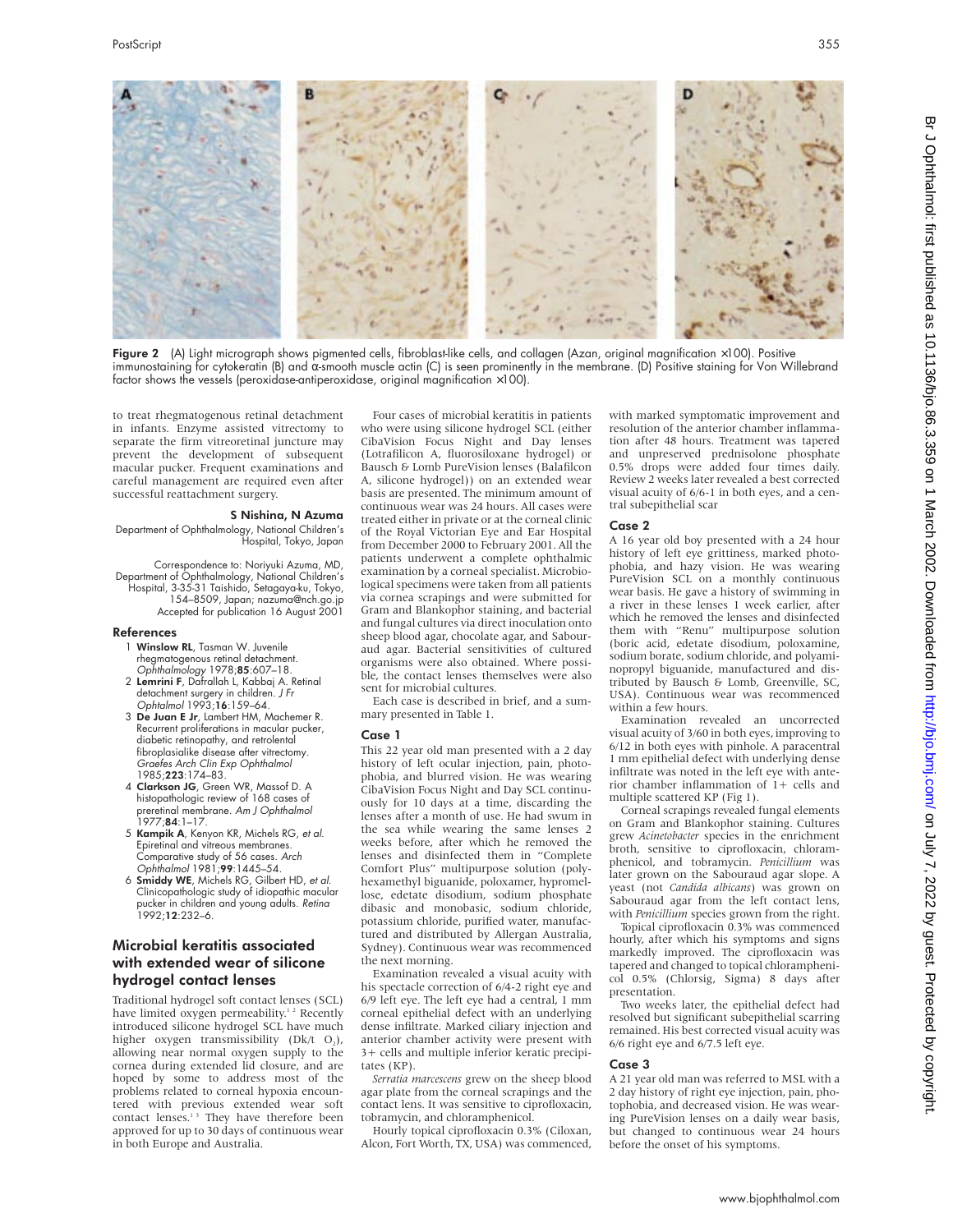| 356 | PostScript<br>. |  |  |
|-----|-----------------|--|--|
|-----|-----------------|--|--|

|                                              | Patient details                                    |                                                                             |                                                                                  |                                                           |  |  |  |
|----------------------------------------------|----------------------------------------------------|-----------------------------------------------------------------------------|----------------------------------------------------------------------------------|-----------------------------------------------------------|--|--|--|
|                                              | Case 1                                             | Case 2                                                                      | Case 3                                                                           | Case 4                                                    |  |  |  |
| Sex                                          | Male                                               | Male                                                                        | Male                                                                             | Male                                                      |  |  |  |
| Age                                          | 22                                                 | 16                                                                          | 21                                                                               | 17                                                        |  |  |  |
| Eye                                          | Left                                               | Left                                                                        | Right                                                                            | Left                                                      |  |  |  |
| Refraction                                   | $-1.75/-0.25 \times 50$                            | $-4.50$                                                                     | $-3.50$                                                                          | $-5.00/-1.50\times5$                                      |  |  |  |
| Lens brand                                   | CibaVision Focus Night and<br>Day                  | Bausch & Lomb Pure Vision                                                   | Bausch & Lomb PureVision                                                         | CibaVision Focus Night and<br>Day                         |  |  |  |
| Duration of EWSCL use                        | 12 months                                          | 12 months                                                                   | 6 weeks                                                                          | 12 months                                                 |  |  |  |
| Pattern of wear                              | Monthly continuous wear                            | Monthly continuous wear                                                     | Daily wear, changing to 24<br>hours' continuous wear just<br>before presentation | Monthly continuous wear                                   |  |  |  |
| Duration of wear                             | 10 days                                            | 7 days                                                                      | 24 hours                                                                         | 2 days                                                    |  |  |  |
| Microscopy                                   | Insufficient specimen, no PMN<br>or organisms seen | Fungal elements on Blankophor<br>preparation. No organisms on<br>Gram stain | PMN +, no organisms seen                                                         | No PMN, no organisms seen                                 |  |  |  |
| Culture                                      | Serratia marcescens (sheep<br>blood agar plate)    | Acinetobacter (enrichment<br>broth) Penicillium (Sabouraud<br>agar)         | Heavy growth of<br>Corynebacterium (sheep<br>blood agar plate)                   | $\alpha$ Haemolytic streptococcus, in<br>enrichment broth |  |  |  |
| Contact lens culture                         | Serratia marcescens                                | Yeast from left lens; Penicillium<br>from right lens                        | Not available                                                                    | No growth                                                 |  |  |  |
| Other risk factors                           | Swam in lenses 2 weeks earlier                     | Swam in lenses 1 week earlier                                               |                                                                                  | Swam in a different pair of<br>lenses 3 days earlier      |  |  |  |
| Last corrected VA (time) VAR=6/6-1 (2 weeks) |                                                    | VAL=6/7.5 (8 days)                                                          | Unavailable                                                                      | VAL=6/7.5 (1 week)                                        |  |  |  |

Examination revealed a visual acuity of 6/6 right eye and 6/5 left eye with his spectacle correction. Marked right eye ciliary injection and anterior chamber activity were noted with cells, flare, multiple scattered KPs, and a small paracentral epithelial defect with underlying infiltrate.

Corneal scrapings revealed polymorphs on Gram stain (no organisms seen), and a heavy growth of *Corynebacterium* species on the sheep blood agar plate, sensitive to penicillin, ciprofloxacin, and chloramphenicol. Culture of the contact lenses was impossible as they had been discarded.

Treatment consisted of hourly topical ciprofloxacin 0.3%. Topical fluoromethalone acetate 0.1% (Flarex, Alcon, Fort Worth, TX, USA) was added four times daily after clinical improvement 24 hours later. All treatment was tapered and ceased after 2 weeks.

The patient failed to attend for any further follow up appointments but on contact by telephone stated his vision had returned to normal.

#### Case 4

A 17 year old presented with a 5 day history of left eye redness, irritation, photophobia, and blurred vision. He was wearing CibaVision Focus Night and Day SCL on a monthly continuous wear basis and gave a history of swimming in a river with a previous pair of lenses 3 days before the onset of symptoms.



Figure 1 Case 2, left eye 1 day after presentation.

These lenses were discarded and replaced with his current lenses the next day.

Initial treatment by the general practitioner consisted of topical chloramphenicol (0.5%) drops 2 hourly by day and chloramphenicol (1%) ointment (Chlorsig, Sigma) at night.

Examination revealed a visual acuity of 6/6 right eye (with SCL) and 3/36 left eye unaided, improving to 6/18 with pinhole. Conjunctival injection was noted in the left eye, with a  $3 \times 4$  mm paracentral area of stromal haze and an associated area of subepithelial infiltrate. The overlying epithelium was intact.

Corneal scrapings revealed no polymorphs or organisms on Gram stain, but grew α haemolytic streptococcus from the enrichment broth sensitive to penicillin, chloramphenicol, ciprofloxacin, and neomycin.

Treatment was with hourly topical ciprofloxacin 0.3%, with tapering after 48 hours. Review 1 week later revealed a persisting subepithelial scar and a best corrected spectacle acuity of 6/7.5.

## **Comment**

Extended wear of soft contact lenses for up to 6 days has been advocated in various forms since the 1980s with traditional hydrogel lenses. However, owing to the relatively high rates of associated microbial keratitis,<sup>45</sup> extended wear of soft contact lenses has not had widespread use.

The advent of high oxygen permeability silicone hydrogel soft contact lenses has again made extended wear a viable option, as the increased oxygen permeability is thought to reduce the risk of development of a hypoxic epithelial defect, which can serve as a portal of infection.3 Pre-release extended wear studies did not reveal any cases of microbial keratitis but these studies were relatively small. Lenses with a Dk/t O, greater than  $50 \times 10^9$  have also been shown to have a lesser affinity for *P aeruginosa* binding during extended wear,6 further decreasing the risk of microbial keratitis.

Our experience suggests that extended wear with even these newer SCL is still a risk factor in the development of microbial keratitis. All four patients had central or paracentral infiltrates, with three patients presenting with an associated epithelial defect. All four patients also had a positive culture or Gram/ Blankophor stain from the corneal scrape and had residual scarring after resolution of the acute episode. Although *Corynebacterium* species are considered by some to be a nonpathogenic organism, it has been described as the causative organism in several cases of microbial keratitis.<sup>8</sup> <sup>9</sup> We therefore feel that it is very unlikely that any of these cases represent a more benign non-infectious contact lens complication such as CLPU (contact lens induced peripheral ulcer), CLARE (contact lens induced acute red eye), or IK (infiltrative keratitis), which are all described as being conditions that resolve after cessation of contact lens wear alone, without the development of residual corneal scarring.<sup>10</sup>

Previous studies have shown that the most important risk factor for the development of microbial keratitis in soft contact lens wearers is the duration of contact lens wear, where overnight wear in particular aggravates the relative hypoxia of the cornea.<sup>5 6</sup> However, there are other risk factors such as hyper-<br>capnia, trauma, biofilm alterations/ capnia, trauma, contamination, altered corneal sensation, altered tear volume, and composition.<sup>11-13</sup> Only hypoxia and hypercapnia should be improved by increased contact lens gas permeability.

Three of the four patients described had swum in their lenses within weeks of their presentation. This might be an important risk factor in the development of their microbial keratitis in association with their silicon hydrogel SCL (as it is with other SCL), although the organisms involved were not those typically associated with microbial keratitis from contaminated water exposure. All four of the patients were also males between the ages of 16 and 22 years. These two demographic factors have been linked to an increased risk of microbial keratitis in contact lens wearers.

Recent studies have shown that bacterial populations grown from silicone hydrogel SCL in asymptomatic wear were not statistically different in comparison with those grown from standard HEMA based SCL.<sup>3</sup> This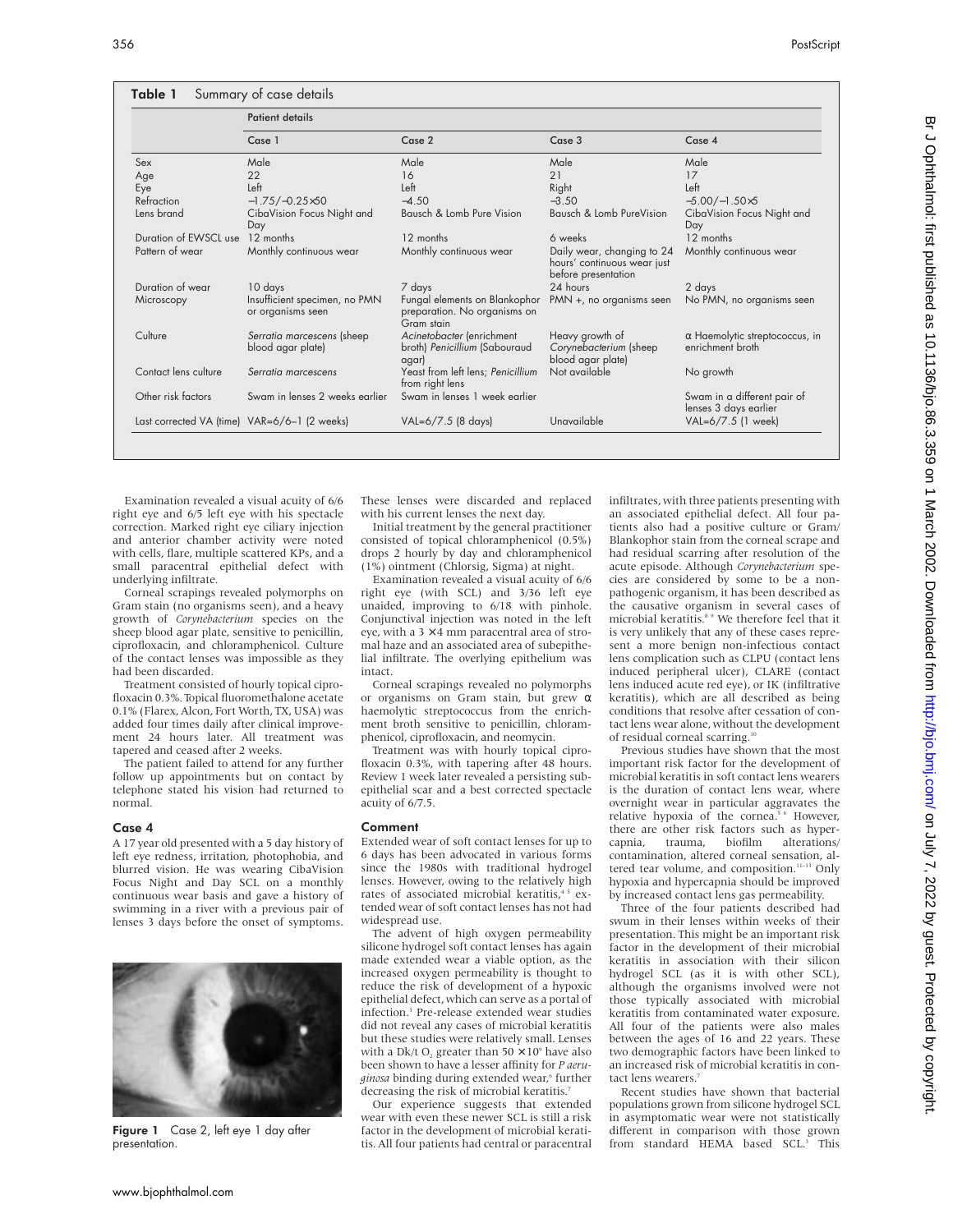suggests that a silicone hydrogel SCL can still be a means of contamination in the pathogenesis of SCL microbial keratitis. Certainly, some of the lenses in this small series did grow the same organisms as the corneal lesions themselves.

Our experience supports a multifactorial causality for the development of microbial keratitis in extended SCL wearers, rather than just corneal epithelial hypoxia, particularly in high risk groups such as the four patients described where high risk behaviour is also undertaken. Further investigation needs to be done on the effects these lenses have in extended wear with regard to the development of microbial keratitis before their long term safety can be assured.

## L Lim, M S Loughnan, L J Sullivan

Corneal Clinic, Royal Victorian Eye and Ear Hospital, Locked Bag 8, East Melbourne, 8002, Australia

> Correspondence to: L J Sullivan; lsulliva@optushome.com.au Accepted for publication 16 August 2001

#### References

- 1 Dart JKG. Extended wear contact lenses, microbial keratitis, and the public health. Lancet 1991;354:174–5.
- 2 Fatt I. Comparative study of some physiologically important properties of six brands of disposable hydrogel contact lenses.  $CLAOJ 1997; 23:49-54.$
- 3 Keay L, Willcox MDP, Sweeney DF, et al. Bacterial populations on 30-night extended wear silicone hydrogel lenses. CLAO J 2001;27:30–4.
- 4 Stapleton F, Dart JKG, Minassian D. Risk factors with contact lens related suppurative keratitis. CLAO J 1993;**19**:204-10
- 5 Cheng KH, Leung SL, Hoekman HW, et al. Incidence of contact-lens-associated microbial keratitis and its related morbidity. Lancet 1999;354:181–5.
- 6 Bausch & Lomb product information, http://www.bausch.com/us/resource/ visioncare/soft/purestory.jsp#AERGE
- 7 Imayasu M, Petroll M, Jester J, et al. The relation between contact lens oxygen transmissibility and binding of pseudomonas aeruginosa to the cornea after overnight wear. Ophthalmology 1994;101:371–88.
- 8 Rubinfeld RS, Cohen EJ, Arentsen JJ, et al. Diphtheroids as ocular pathogens. Am J Ophthalmol 1989;108:251–4.
- 9 Heidemann DG, Dunn SP, Diskin JA, et al. Corynebacterium striatus keratitis. Cornea 1991;10:81–2.
- 10 Sankaridurg PR, Sweeney DF, Sharma S, et al. Adverse events with extended wear of disposable hydrogels. Ophthalmology 1999;106:1671–80.
- 11 Stapleton F, Willcox MD, Fleming CM, et al. Changes to the ocular biota with time in extended- and daily-wear disposable contact lens use. Infect Immun 1995;63:4501-5.
- 12 Connor CG, Campbell JB, Steel SA, et al. The effects of daily wear contact lenses on goblet cell density. *J Am Optom Assoc*<br>1994;**65**:792–4.
- 13 Millodot M. Effect of soft lenses on corneal sensitivity. Acta Ophthalmol 1974;52:603-8.

# Serious corneoscleral complications after pterygium excision with mitomycin C

The use of topical mitomycin C (MMC) to prevent recurrence after pterygium surgery is increasing since its introduction by Kunitomo and Mori in Japan, and its subsequent popularisation in the United States by Singh and associates. $1$  Low dose MMC (0.02%) twice daily for 5 days after the operation has been prospectively studied with long term follow

up, and few serious side effects have been noted.<sup>23</sup> Intraoperative MMC appeared to be an effective and safe adjunctive treatment of primary pterygium excision.4

## Case reports

We retrospectively analysed three patients who presented at the Haemek Medical Central, Afula, Israel with scleral melting which developed after pterygium excision between October and November 2000, with intraoperative application of MMC (0.02% for 3 minutes). The MMC was washed out immediately with an abundant amount of balanced salt solution for at least 3 minutes. During the past 10 years we performed over 300 pterygium excisions with intraoperative use of MMC in Haemek Medical Center with three cases having serious complications.

## Case 1 (Fig 1)

A previously healthy 50 year old man underwent recurrent pterygium excision of the right eye using a bare sclera technique with intraoperative application of MMC 0.02% for 3 minutes, having undergone pterygium excision with MMC 10 months earlier in his right eye. Visual acuity was 6/9+ SC. Preoperative ophthalmological examination revealed a nasal flashy wide lesion 4.5 mm over the limbus and inferior symblepharon, with the remainder of the examination being normal. He was released on the same day, following surgery at which time there were no complications. On the first (postoperative day 1) and second (postoperative day 7) follow ups no complaints or complications were noted. However, on postoperative day 30, corneal limbal perforation and iris incarceration in the wound was noted. Immediately, he underwent right eye corneal tectonic graft surgery. At his last follow up (12 weeks after the pterygium excision with MMC), the best corrected visual acuity was 6/24 CPH, the graft has good adaptation, no gap and no rejection signs.

# Case 2 (Fig 2)

A previously healthy 37 year old man underwent pterygium excision of the left eye using



Figure 1 **Figure 2** 

a bare sclera technique with intraoperative application of MMC 0.02% for 3 minutes. His presenting symptoms were cosmetic only. Visual acuity was 6/6 partial SC. Preoperative ophthalmological examination revealed nasal flashy wide lesion 2.8 mm over the limbus with the remainder of the examination being normal. Two years previously he had undergone pterygium excision of the right eye using a bare sclera technique with intraoperative application of MMC 0.02% for 3 minutes. The right eye procedure had been successful and was performed in the same institute. Three weeks after the surgery, on routine follow up scleral melting and necrosis were noted. The scleral defect was unresponsive to ocular lubricants, topical antibiotics, topical steroids, and patching. Ten weeks after the left eye pterygium excision and MMC application, he underwent autologous conjunctival graft surgery to repair the defect. Follow up 2 weeks later showed that the graft has good adaptation and re-epithelialisation was noted.

## Case 3

A previously healthy 70 year old man underwent pterygium excision of the right eye using a bare sclera technique with intraoperative application of MMC 0.02% for 3 minutes. On preoperative examination: visual acuity 6/24 partial SC in the right eye and 6/60 SC in the left, anterior segment was quiet except flashy temporal pterygium 7 mm over the limbus partially covering the pupil axis in the right eye. The procedure of the right eye pterygium excision with MMC was successful and performed in the same institute. No complaints or complications were noted at the first two follow ups; however, 3 weeks postoperatively right eye temporal scleral melting and ectasia was seen ( $3$  mm  $\times$  3 mm in size). Conservative topical treatment with antibiotics, topical anti-inflammatory agents, and steroids failed to resolve the situation. Consequently, 8 weeks after the initial right eye surgery he underwent right eye conjunctival flap grafting over the area of scleral melting. At his last examination best corrected visual acuity was 6/36 partial, blood vessel growth was noted towards the bare sclera and reepithelialisation with minimal staining. He is still being treated with topical antibiotics with some improvement.

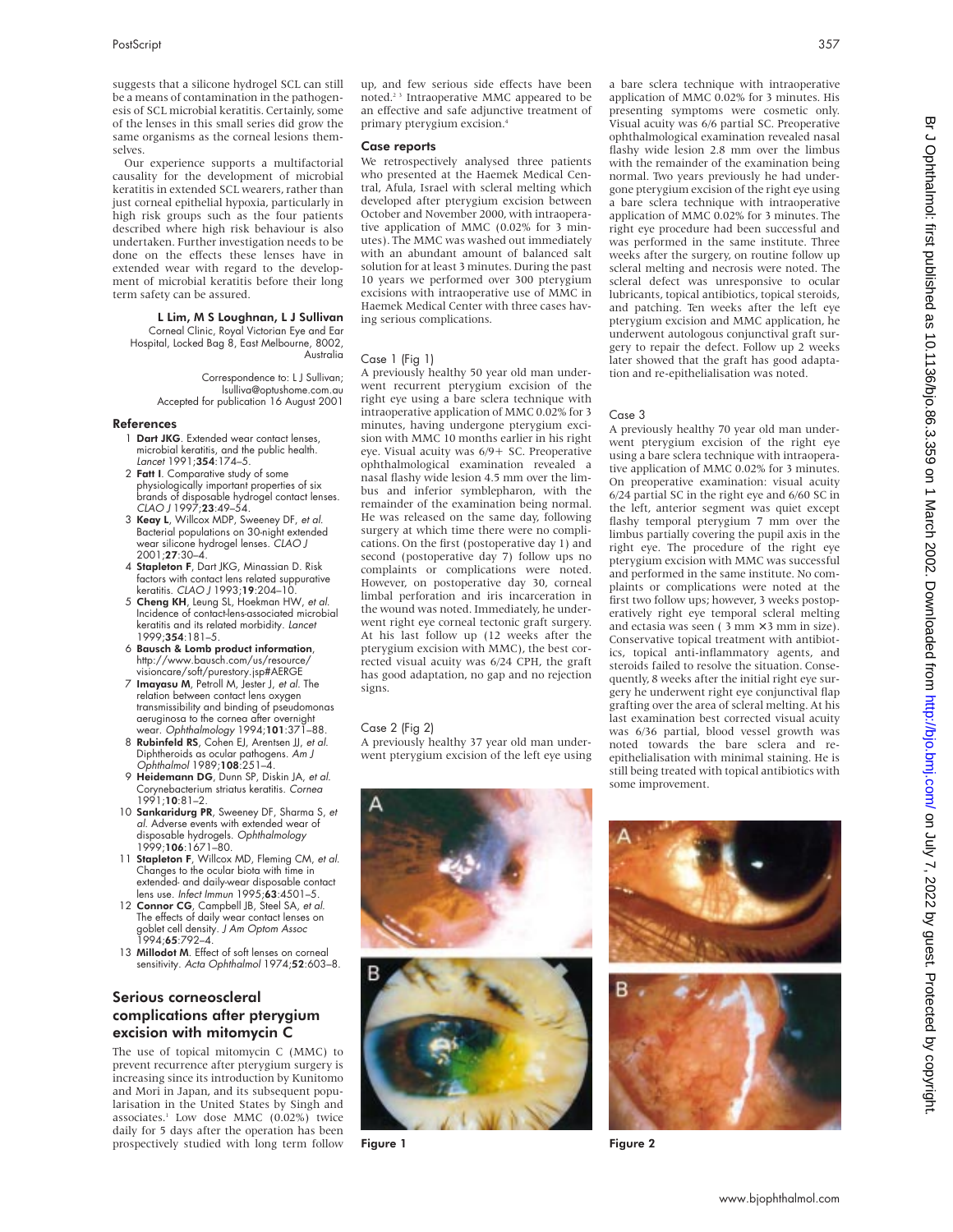|            | No Age/sex/race Presenting symptom | Clinical findina                                                                        | Treatment                                                                             | Preop VA v postop Outcome      |                                                                                                                      |
|------------|------------------------------------|-----------------------------------------------------------------------------------------|---------------------------------------------------------------------------------------|--------------------------------|----------------------------------------------------------------------------------------------------------------------|
| 50/M/white | Blurred vision, dust<br>sensation  | Limbal perforation with<br>iris incarceration in the<br>wound                           | Tectonic corneal graft 6/9+ SC 6/24                                                   | <b>CPH</b>                     | Good graft adaptation. No recurrence<br>of pterygium after 12 weeks                                                  |
| 37/M/white | Cosmetic disturbance               | Scleral nasal melting<br>$(3 \text{ mm} \times 2 \text{ mm})$                           | Trial at conservative<br>topical treatment<br>failed. Autologous<br>conjuctival graft | $6/9 + SC 6/12 +$<br><b>SC</b> | Good graft adaptation at last follow up                                                                              |
| 70/M/white | pupil visual axis                  | Pterygium covering the Scleral temporal melting<br>$(3 \text{ mm} \times 3 \text{ mm})$ | Trial at conservative<br>topical treatment<br>failed. Conjuctival flap                | 6/24 pt CC 6/36<br>pt CC       | Blood vessels growth towards the bare<br>sclera with re-epithelisation. No<br>recurrence of pterygium after 12 weeks |

## Comment

Mitomycin C is an antineoplastic antibiotic agent isolated from the fermentation filtrate of *Streptomyces caespitosus*. Its action is similar to alkylating agents; it alkylates and crosslinks DNA and, in addition, may generate superoxide and hydroxyl radicals in solution. It also inhibits DNA, RNA, and protein synthesis.

These combined effects may result in a long term influence on cellular proliferation.

Scleral melting occurring after pterygium surgery with adjunctive treatment has been well reported.<sup>67</sup> However, no serious complications were noted in the study by Frucht-Pery and Ilsar<sup>8</sup> with postoperative use of 0.1 mg/ml MMC twice daily for 5 days (with a mean follow up period of 15.3 months) or in intraoperative MMC treated eyes.<sup>4</sup> A common element in toxicity with MMC is a relatively large cumulative dose.<sup>7</sup> Therefore, most ophthalmologists believe that a single intraoperative exposure to MMC would reduce the complication rate of MMC eye drop regimen.<sup>4</sup>

In the current series, all patients underwent pterygium excision in the bare sclera technique with the low concentration of 0.02% of MMC and a short application of 3 minutes. Among our patients one had corneal perforation that was treated by tectonic keratoplasty and other two had severe deep scleral melting that required conjunctival flaps or autologous graft. Our patients were all healthy, without conditions predisposing to ulceration or poor wound healing such as Sjögren syndrome, severe keratoconjunctivitis sicca, acne rosacea, atopic keratoconjunctivitis, or herpes keratitis (Table 1). We suspected that the MMC concentration was not appropriate during that period. We checked the concentration and it was difficult to obtain precise results after a waiting period, owing to the degradation of the material.

This report raises serious questions regarding routine use of MMC. Recently, some investigators have evaluated the safety and efficacy of low dose MMC (0.02%) for an even shorter time (30 seconds).<sup>9</sup> All ophthalmologists should be aware of the possibility of vision threatening complications and avoid routine and broad use of mitomycin in all fields.

B Safianik, I Ben-Zion, H J Garzozi Department of Ophthalmology, Haemek Medical Center, Afula, Israel

Correspondence to: Dr Boris Safianik, Department of Ophthalmology, Ha'emek Medical Center, Afula, Israel Accepted for publication 22 August 2001

#### References

1 Singh G, Wilson MR, Foster CS. Mitomycin eye drops as treatment for pterygium. Ophthalmology 1988;95:813–21

- 2 Hayasaka S, Noda S, Yamamoto Y, et al. Postoperative instillation of low dose mitomycin-c in the treatment of primary pterygium. Am J Ophthalmol 1988;  $106:715-8$ .
- 3 Rachmiel R, Leibe H, Levartovsky S. Results of treatment with topical mitomycin C 0.02% following excision of primary pterygium. *Br J*<br>Ophthalmol 1995;**79**:233–6.
- 4 Cano-Para J, Diaz- Llopis M, Maldonado MJ, et al. Prospective trial of intraoperative mitomycin C in the treatment of primary pterygium. Br J Ophthalmol 1995; 79:439–41.
- 5 Glaubiger D, Ramu A. Antitumor antibiotics. In: Chabner BA, ed. Pharmacologic principles of cancer treatment. Philadelphia: WB Saunders, 1982:407–10.
- 6 Mackenzie FD, Hirst LW, Kynaston B. Reccurence rate and complications after beta-irradiation for pterygium. Ophthalmology 1991;98:1776–80
- Rubenfeld RS, Pfister RS, Stern RM, et al. Serious complications of topical mitomycin-c after pterygium surgery. Ophthalmology 1992;99:1647–54.
- 8 Frucht-Pery J, Ilsar M. The use of low dose mitomycin-c for prevention of recurrent pterygium. Ophthalmology 1994; 101:759–62.
- 9 Cheng HC, Sung-Huel T, Ping-Lin K, et al. Low-dose intraoperative mitomycin C as chemoadjuvant for pterygium surgery. Cornea  $2001.20.24 - 9$

# Extrascleral extension of a choroidal melanoma after argon photocoagulation and transpupillary thermotherapy

The optimal management of small posterior choroidal melanomas remains controversial, especially for tumours located near the optic disc and fovea. Although with increasing rarity, argon laser photocoagulation continues to be used in the primary treatment of small tumours, despite data suggesting that other therapeutic methods may be more successful.<sup>1-4</sup> More recently, transpupillary thermotherapy (TTT) has emerged as a therapeutic option for the primary treatment of small choroidal melanomas.<sup>5 6</sup> Initial results are promising, but like any new treatments, more widespread use and longer follow up are needed for a thorough assessment of its efficacy. As a cautionary reminder that additional study is required to define the potential complications of these treatments, we present a case of choroidal melanoma in which treatment with primary argon photocoagulation followed by TTT was associated with extrascleral extension of the tumour.

## Case report

A 38 year old woman presented with decreased visual acuity in her right eye. An ophthalmologist noted a pigmented choroidal

lesion with associated subretinal fluid. The lesion was initially treated with argon laser photocoagulation, but within a month the decision was made to re-treat the lesion with TTT. Over the next 7 months, visual acuity deteriorated to 20/200. The lesion exhibited persistent elevation and subretinal fluid. By ultrasound, a change in the retroscleral echogenicity was observed, precipitating referral to an ophthalmic oncologist whereupon a diagnosis of choroidal melanoma with extrascleral extension was made. The patient was then referred to UCSF for consideration of proton beam therapy.

On examination, all abnormal findings were confined to the right eye. The patient's visual acuity was counting fingers at 2 feet. Funduscopic examination revealed a raised pigmented tumour centred on the fovea, measuring 7 mm vertically by 10 mm horizontally, extending to within 2.3 mm of the disc. Subretinal fluid was present and extended over the nasal aspect of the tumour (Fig 1A). A flat



Figure 1 (A) Fundus photograph of the right eye demonstrating a pigmented choroidal tumour in the macular region with an area nasally exhibiting orange pigment on its surface. There is associated subretinal fluid extending nasally. (B) Fluorescein angiography demonstrates irregular choroidal vessels within the tumour that are bright in the early arterial phase and show late leakage with punctate hot spots.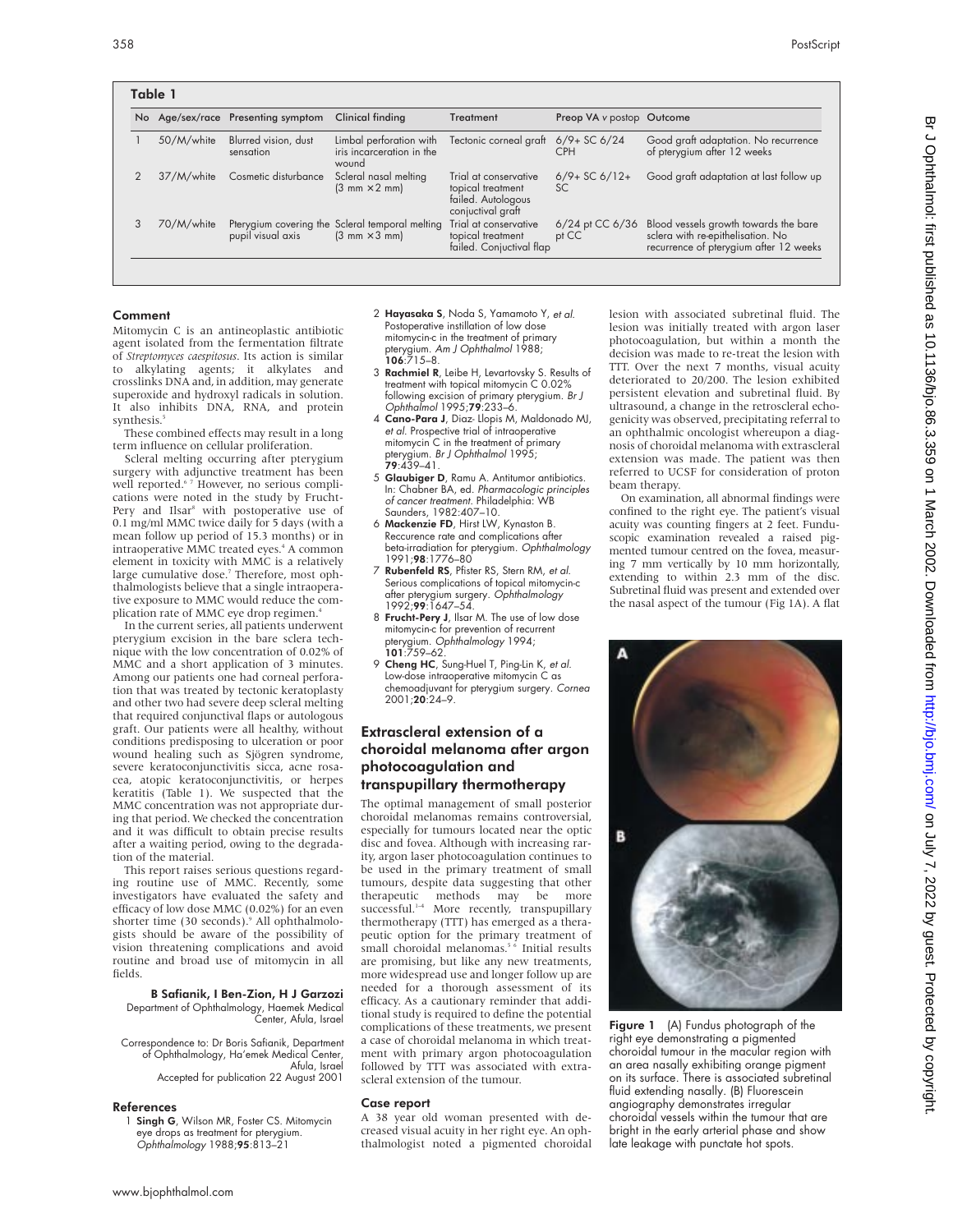naevus 2 mm in diameter was also noted inferonasally (not shown). Fluorescein angiography was remarkable for an irregular plexus of choroidal vessels within the tumour noted in the early arterial phase, mid-phase leakage from retinal veins overlying the tumour, and late leakage with punctate hot spots at the tumour margin (Fig 1B). B-scan ultrasound revealed choroidal excavation, an acoustic quiet zone, and orbital shadowing (Fig 2A). A-scan demonstrated spontaneous pulsation, low to medium internal reflectivity, and a sharp posterior spike (Fig 2B). The intraocular thickness was 3.0 mm, with 7.7 mm of extraocular extension. These findings are consistent with choroidal melanoma with posterior extrascleral extension. Systemic evaluation revealed no signs of metastasis. The potential for orbital contamination by tumour made focal therapy by proton beam a less desirable alternative. Therefore, enucleation with en bloc resection of the extrascleral tumour was recommended and subsequently performed. Pathological examination confirmed the diagnosis of malignant choroidal melanoma, mixed cell type, with extensive extrascleral extension and focal vascular invasion. The patient elected to undergo adjuvant post-surgical external beam irradiation to reduce the rate of orbital recurrence, with the understanding that this treatment, while not definitively harmful, is of unproved benefit.<sup>7</sup> She was also referred to the medical oncology service for systemic therapy and has begun an experimental treatment protocol using interferon alfa. Systemic chemotherapy is currently under consideration.

#### Comment

Options for the management of choroidal melanoma include observation, laser photocoagulation, transpupillary thermotherapy, charged particle radiotherapy, brachytherapy, local resection, and enucleation. Argon laser



Figure 2 (A) B-scan ultrasonography demonstrates extraocular extension of the tumour and exhibits the choroidal excavation, acoustic quite zone, and orbital shadowing characteristic of a uveal melanoma. Arrows surround areas of tumour extension. (B) A-scan ultrasonography shows spontaneous pulsation, low to medium internal reflectivity, and a sharp posterior spike. The measured intraocular tumour thickness was 3.0 mm with 7.7 mm of extraocular extension.

photocoagulation is typically used as an adjunct to other treatments,2 but in select cases has been used as primary therapy for choroidal melanoma.1–3 Typically, photocoagulation is reserved for small tumours (less than 3–4 mm in thickness and less than 10 mm in diameter) that are located close to the fovea and/or the optic disc in eyes with good vision. Because the level of tumour necrosis with laser photocoagulation is shallow (0.2–0.8 mm).<sup>8</sup> multiple sessions are often multiple sessions necessary.<sup>23</sup> Therefore, the greatest challenge to successful photocoagulative therapy in choroidal melanomas is determining when the tumour has been fully ablated.9

TTT shares the advantages that photocoagulation has over radiotherapy, including the more rapid visible reduction of tumour size, the relative sparing of adjacent normal tissue, and the convenience and economy of an outpatient procedure. In contrast with the shallow penetration of the argon laser, however, TTT employs near infrared light to produce up to a 3.9 mm depth of tumour necrosis.<sup>10</sup> The promise of this treatment has spurred investigation into its use as a primary treatment for small posterior choroidal melanomas with encouraging early results.<sup>5</sup>

It has been suggested that recurrences occur following apparently successful photocoagulation or TTT because invisible nests of malignant cells can infiltrate the sclera, a histologically documented phenomenon.<sup>11 12</sup> The presented case serves as a reminder that this possibility is not trivial. Extrascleral extension, presumably from tumour out of reach of initial argon phototherapy and subsequent TTT, resulted in a requirement for aggressive local surgical therapy, radiation therapy, and adjuvant systemic therapy to reduce the risk of metastatic disease. The unusual degree of extrascleral extension for a small melanoma also raises the possibility that either photocoagulation or, more likely, TTT produced some reduction in scleral integrity allowing focal egress of tumour cells. Reports of complications following argon laser are likely to become rarer because advances in modern radiotherapy have made primary photocoagulation an uncommon treatment.<sup>4</sup> The use and investigation of TTT, however, continue to increase and the risks for extrascleral extension remain undefined.

#### T Tsai, J M O'Brien

Ocular Oncology Unit, Department of Ophthalmology, University of California, San Francisco, California, USA

## R Engstrom, B R Straatsma

Jules Stein Eye Institute, University of California, Los Angeles, California, USA

Correspondence to: Joan O'Brien, MD, Ocular Oncology Unit, UCSF Department of Ophthalmology, 10 Kirkham Street, Box 0730, San Francisco, CA 94143, USA; aleja@itsa.ucsf.edu

Accepted for publication 29 August 2001

#### References

- 1 Eide N. Primary laser photocoagulation of "small" choroidal melanomas. Acta Ophthalmol Scand 1999;77:351–4.
- 2 Shields JA. The expanding role of laser photocoagulation for intraocular tumors. The 1993 H Christian Zweng Memorial Lecture. Retina 1994;14:310–22.
- 3 Shields JA, Glazer LC, Mieler WF, et al. Comparison of xenon arc and argon laser photocoagulation in the treatment of choroidal melanomas. Am J Ophthalmol 1990;109:647-55
- 4 Shields JA, Shields CL, Donoso LA. Management of posterior uveal melanoma. Surv Ophthalmol 1991;36:161–95.
- 5 Shields CL, Shields JA, Cater J, et al. Transpupillary thermotherapy for choroidal melanoma: tumor control and visual results in 100 consecutive cases. Ophthalmology 1998;105:581–90.
- 6 Oosterhuis JA, Journée-de Korver HG, Kakebeeke-Kemme HM, et al. Transpupillary thermotherapy in choroidal melanomas. *Arch*<br>Op*hthalmol* 1995;**113**:315–21.
- 7 The Collaborative Ocular Melanoma Study (COMS) randomized trial of pre-enucleation radiation of large choroidal melanoma. III: local complications and observations following enucleation COMS report no 11. Am J Ophthalmol 1998;126:362–72.
- 8 Apple DJ, Goldberg MF, Wyhinny G, et al. Argon laser photocoagulation of choroidal malignant melanoma. Tissue effects after a single treatment. Arch Ophthalmol  $1973.90.97 - 101$
- 9 Vogel MH. Treatment of malignant choroidal melanomas with photocoagulation. Evaluation of 10-year follow-up data. Am J Ophthalmol 1972;74:1–11.
- 10 Journée-de Korver JG, Oosterhuis JA, de Wolff-Rouendaal D, et al. Histopathological findings in human choroidal melanomas after transpupillary thermotherapy. Br J Ophthalmol 1997;81:234–9.
- 11 **Duvall J**, Lucas DR. Argon laser and xenon arc coagulation of malignant choroidal melanomata: histological findings in six cases. Br J Ophthalmol 1981;65:464–8.
- 12 Jensen OA. Malignant melanomas of the uvea in Denmark 1943–1952. Acta Ophthalmol Suppl 1963;75:1–220.

# Macular infarction after intravitreal amikacin: mounting evidence against amikacin

Retinal toxicity attributable to intravitreal use of aminoglycosides for endophthalmitis has been reported. Campochiaro and Conway reported 101 cases of retinal damage due to intravitreal aminoglycosides.<sup>1</sup> Amikacin, an aminoglycoside, is in widespread use in the United Kingdom for the treatment of Gram negative organisms in endophthalmitis. We report a case of macular toxicity following the use of intravitreal amikacin for postoperative endophthalmitis, outline mechanisms of retinal toxicity, and offer alternatives to amikacin. We believe that enough evidence now exists to support a change in the current Royal College of Ophthalmologists' endophthalmitis treatment guidelines that are based on the Endophthalmitis Vitrectomy Study.2

## Case report

A 69 year old white woman presented 1 day after uneventful right phacoemulsification and intraocular lens implantation with a vision of counting fingers (CF), a relative afferent pupil defect, hypopyon with anterior chamber fibrin, and normal intraocular pressure. We were unable to visualise the fundus although a red reflex was noted. Ultrasound examination showed patchy increased vitreous reflectivity with a flat retina and choroid. Pars plana vitreous tap of 0.2 ml was performed followed by injection of 1 mg/0.1 ml of vancomycin and 0.4 mg/0.1 ml of amikacin. Sterile dilution was conducted with typewritten instructions. The globe never became tense. The ocular inflammation resolved on a daily regimen of oral prednisolone 60 mg, oral ciprofloxacin 750 mg four times daily, topical ofloxacin 0.3% 2 hourly, topical dexamethasone 0.1% 2 hourly, and topical atropine 1% once daily. Vision however remained CF because of angiographically proved macular ischaemia and vascular occlusion (Figs 1 and 2). There was no microbiological growth from the vitreous sample.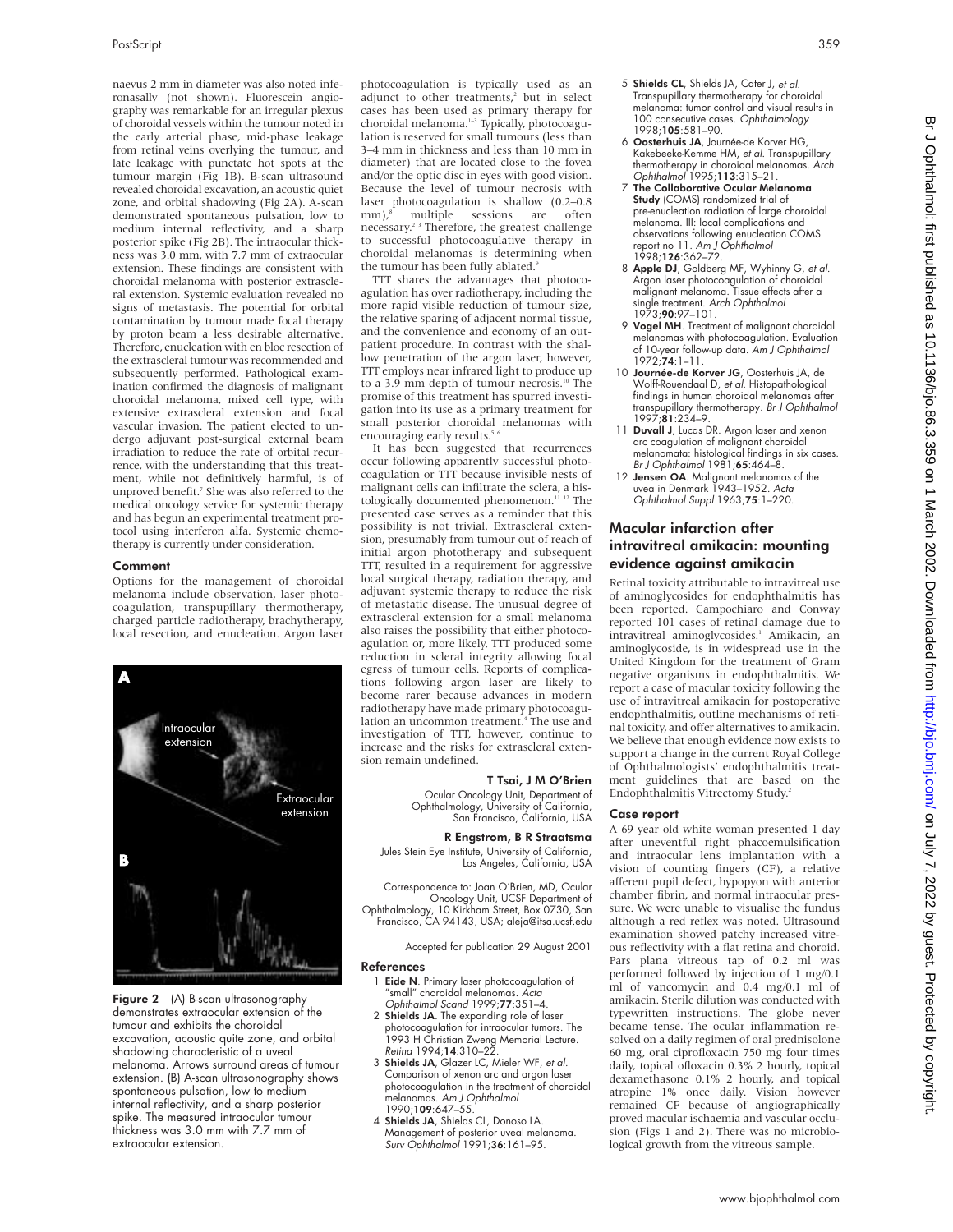

Figure 1 Fundus photograph showing diffuse posterior pole retinal cloudy swelling, cotton wool spots, and scattered intraretinal haemorrhages.



Figure 2 Fluorescein angiogram at 48 seconds showing diffuse macular arteriolar occlusion with staining of the arteriolar walls along the inferior and superior arcades.

#### Comment

The rationale for amikacin use relates to the relatively high incidence of Gram negative isolates in endophthalmitis  $(6.4–26.2%)$ <sup>3-5</sup> and the broad spectrum of action with low resistance offered by this agent. Amikacin has largely superseded gentamicin because of its perceived safety profile. Our case and others reported in the literature $6-8$  serve to notify clinicians of the serious retinal toxicity occurring with amikacin use, which is possibly a class related phenomenon.

Hypotheses for toxicity include dilution errors, raised post-injection intraocular pressure, concomitant use of high concentrations of subconjunctival amikacin, and variations in vitreous concentration. Local variation in concentration may play a part if the agent is directly injected into the posterior vitreous space instead of the gel itself. Another possibility for macular predilection is that this is the dependent part in the supine patient during pars plana injection.

Large studies offer alternatives to aminoglycosides on the basis of culture sensitivities.<sup>3–5</sup> 9 Suggestions include ceftazidime, cefotaxime, and ciprofloxacin. Sensitivities of Gram negative organisms to ceftazidime range from 61% to 100% according to published studies. $3-5$ <sup>9</sup> It appears that in most studies 2 mg (0.1 ml of 20 mg/ml solution) of ceftazidime has in vitro effectiveness equipotent to or greater than  $0.4$  mg amikacin.<sup>3</sup> Primate studies have shown that intravitreal ceftazidime is non-toxic at doses of 2.25 mg.<sup>10</sup> Ceftazidime is already in clinical use in the United Kingdom.<sup>6</sup> There have been no reported cases of retinal toxicity with intravitreal ceftazidime use in humans.<sup>1</sup>

With mounting evidence against amikacin we support a change in current UK treatment guidelines. Choices will remain controversial until the incidence of toxicity for both amikacin and ceftazidime is determined by a prospective randomised controlled study; however, on the evidence currently available we suggest that ceftazidime should replace amikacin as the first line agent of choice against Gram negative organisms in postoperative endophthalmitis.

## G Galloway, A Ramsay, K Jordan, A Vivian

Department of Ophthalmology, West Suffolk Hospital, Bury St Edmunds, IP33 2QZ, UK

Correspondence to: Mr Gavin Galloway; gavgal@doctors.org.uk Accepted for publication 22 August 2001

#### References

- 1 Campochiaro PA, Conway BP. Aminoglycoside toxicity—a survey of retinal specialists: implications for ocular use. Arch Ophthalmol 1991;109:946–50.
- 2 Endophthalmitis Vitrectomy Study Group. Results of the Endophthalmitis Vitrectomy Study. A randomised trial of immediate vitrectomy and of intravenous antibiotics for the treatment of postoperative bacterial endophthalmitis. Arch Ophthalmol 1995;113:1479–96.
- 3 Kunimoto DY, Das T, Sharma S, et al. Microbiologic spectrum and susceptibility of isolates: part I. Postoperative endophthalmitis. Endophthalmitis Research Group. Am J Ophthalmol 1999;128:240–2.
- 4 Han DP, Wisniewski SR, Wilson LA, et al. Spectrum and susceptibilities of microbiologic isolates in the Endophthalmitis Vitrectomy Study. Am J Ophthalmol 1996;122:1-17
- 5 Donahue SP, Kowalski RP, Eller AW, et al. Empiric treatment of endophthalmitis. Are aminoglycosides necessary? Arch Ophthalmol 1994;112:45–7.
- 6 Jackson TL, Williamson TH. Amikacin retinal toxicity. Br J Ophthalmol 1999;83:1199-200.
- 7 Seawright AA, Bourke RD, Cooling RJ. Macula toxicity after intravitreal amikacin. Aust N <sup>Z</sup> J Ophthalmol 1996;24:143–6.
- 8 Kumar A, Dada T. Preretinal haemorrhages: an unusual manifestation of intravitreal amikacin toxicity. Aust NZ J Ophthalmol 1999;27:435–6.
- 9 Irvine WD, Flynn HW Jr, Miller D, et al. Endophthalmitis caused by gram-negative organisms. Arch Ophthalmol 1992;112:1450–4.
- 10 Campochiaro PA, Green WR. Toxicity of intravitreous ceftazidime in primate retina. Arch Ophthalmol 1992;110:1625–9.
- 11 Lim JL Campochiaro PA. Successful treatment of gram-negative endophthalmitis with intravitreous ceftazidime. Arch Ophthalmol 1992;110:1686.

# Spontaneous involution of retinal and intracranial arteriovenous malformation in Bonnet-Dechaume-Blanc syndrome

Intracranial arteriovenous malformations are capable of spontaneous regression.<sup>1-3</sup> There are also numerous recorded events of vascular remodelling, thrombosis, and autoinvolution in retinal arteriovenous malformations.<sup>4-7</sup> This report documents a self obliterated retinal arteriovenous malformation in a patient with Bonnet-Dechaume-Blanc syndrome who developed neurological symptoms due to spontaneous regression of the intracranial component of the angiomatous malformation.

## Case report

A 32 year old man from Guam was evaluated for a history of right parietal headaches for

several months and acquired temporal hemianopia in the left eye. He had a history of blindness in the right eye from early childhood, and had recently become aware of a temporal hemianopia in the left eye.

Visual acuity was no light perception in the right eye and 20/20 in the left eye. The right pupil was unreactive to light. The left pupil was sluggishly reactive and there was a right afferent pupillary defect. Slit lamp examination showed conjunctival venous engorgement in the right eye. Retinal examination disclosed white, sclerotic major retinal vessels, with no evidence of retinal vascular perfusion in the right eye (Fig 2). The major retinal vessels were surrounded by non-perfused clusters of white, racemose, telangectatic, vessels (Fig 1). The left optic nerve showed band atrophy with corresponding nerve fibre layer dropout but no other retinal abnormality.

Magnetic resonance imaging showed numerous vascular channels permeating the right basal ganglia, anterior portion of the midbrain, prefrontal gyrus, optic chiasm, and the right orbit. The deep hemispheric portion of the lesion showed surrounding oedema. CT scanning showed punctate and conglomerate calcifications in the malformation, as well as enlargement of the right optic canal. Cerebral angiography demonstrated an angiomatous vascular malformation that permeated the basal ganglia as well as the optic chiasm region and extended into the right orbit (Fig 2). There was a relative lack of deep venous drainage in the chiasmatic region of the malformation, with diversion to the Sylvian vein system and over the convexities to the sagittal sinus. The lack of hypertrophy in these draining venous channels, together with the



Figure 1 Fundus photograph of right eye demonstrating self obliterated retinal arteriovenous malformation. Sclerotic major retinal vessels are surrounded by smaller racemose ghost vessels.



Figure 2 Internal carotid artery angiogram, arterial phase, demonstrating marked enlargement of the ophthalmic artery (bottom right, arrow). The right optic nerve is honeycombed by a vascular malformation (open arrow).